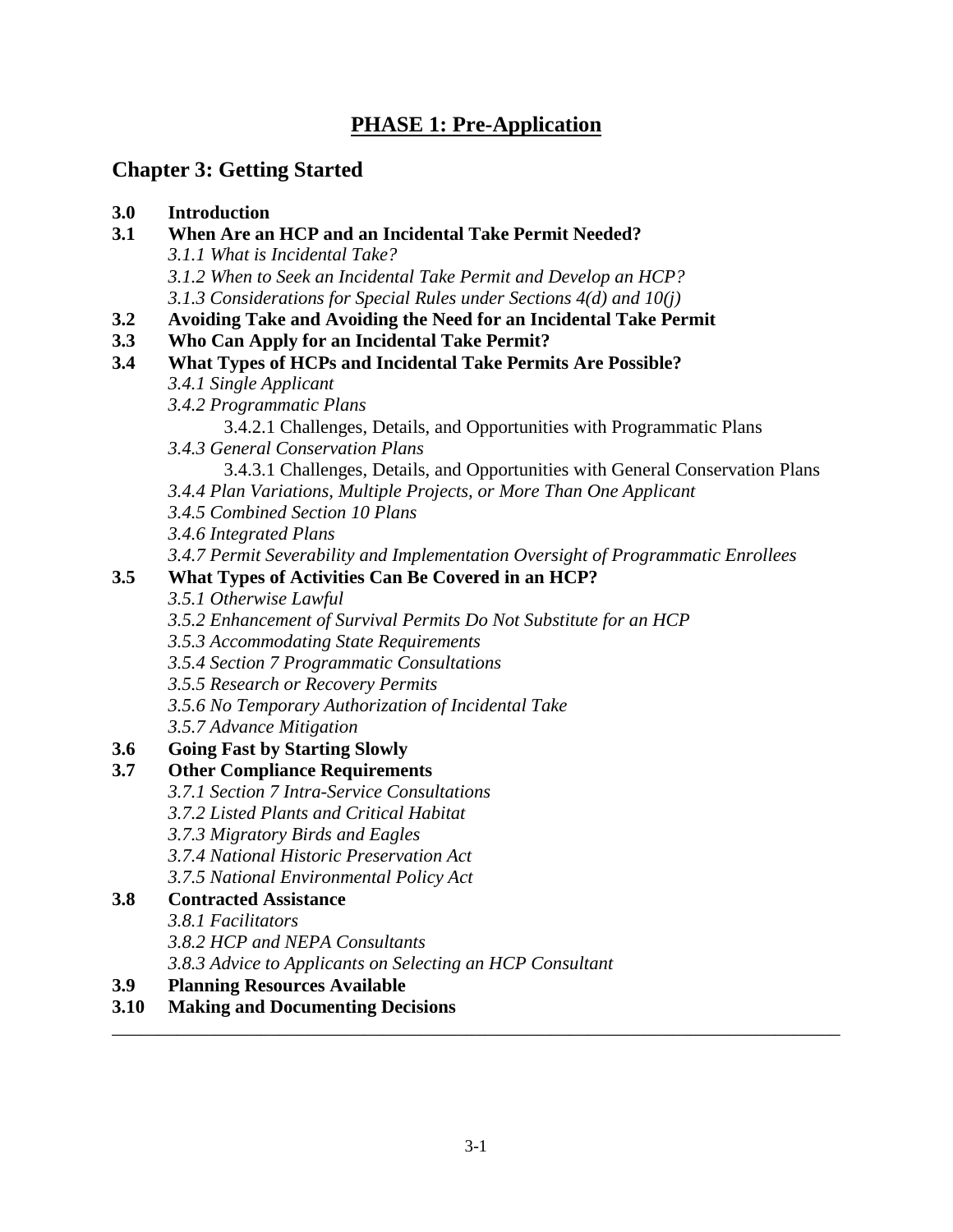#### **3.0 Introduction**

This chapter presents many of the basic considerations that need to be addressed at the beginning of Habitat Conservation Plan (HCP) negotiations. We cannot emphasize enough the importance of clarifying issues with an applicant regarding the basic who, what, when, and where in informal planning at the beginning of the process. This can be as simple as a brief conversation, but the Services or an applicant may need further study to determine what is needed to begin. This chapter reviews the key factors that go into HCP planning. We also provide a framework for "going fast by starting slow" that can help give structure to these early planning discussions.

## **3.1 When Are an HCP and an Incidental Take Permit Needed?**

## *3.1.1 What is Incidental Take?*

Incidental take means any taking otherwise prohibited by the Endangered Species Act (ESA) (see the [HCP Handbook Toolbox\)](https://www.fws.gov/endangered/what-we-do/hcp-handbook-toolbox.html#Ch3) section 9 (including any of the forms of "take" defined in the ESA), if such taking is incidental to, and not the purpose of, the carrying out of an otherwise lawful activity. See Chapter 1.3.2 for a full discussion of section 9, prohibited activities. Among the forms of take, HCPs generally involve "harm" and "harass" situations (see Glossary).

Examples of typical incidental take include, but are not limited to: individuals collide with structures, fossorial or ground-denning species are entombed, active nests are destroyed, removal of inactive nest or den trees, removal of forage sources or other necessary habitat resources, and temporary disturbances like artificial lighting, noise, or vehicle traffic.

## *3.1.2 When to Seek an Incidental Take Permit and Develop an HCP?*

A landowner or project proponent should be advised to develop an HCP and seek an incidental take permit if they are conducting (or planning to conduct) any type of activity in an area where ESA-listed species are known to occur and where their activity or activities are reasonably certain to result in incidental take. While seeking an incidental take permit is a voluntary action by an applicant, unauthorized take of an ESA-listed species is a violation of section 9 of the ESA. Therefore, if a landowner or project proponent's activities will potentially impact an ESAlisted species, they should be advised to conduct the activities in a manner that avoids take, seek an incidental take permit for take anticipated from their activities, or obtain take authorization through a different ESA mechanism (e.g., section 7 consultation if there is an appropriate Federal nexus). Note that if incidental take of ESA-listed species is not anticipated from a landowner or project proponent's activities, an incidental take permit is not needed or appropriate. Avoid processing applications submitted purely "as insurance" when take of ESA-listed species is not anticipated.

The standard for determining whether activities are likely to result in incidental take is whether take is "reasonably certain" to occur in considering both the direct and indirect impacts of the activities. The same standard applied to section 7 of the ESA, as explained in the below excerpt from the final rule on incidental take statements under section 7 (80 FR 26832) (see the [HCP](https://www.fws.gov/endangered/what-we-do/hcp-handbook-toolbox.html#Ch3)  [Handbook Toolbox\)](https://www.fws.gov/endangered/what-we-do/hcp-handbook-toolbox.html#Ch3), should be applied in determining whether take from a proposed non-Federal action is likely: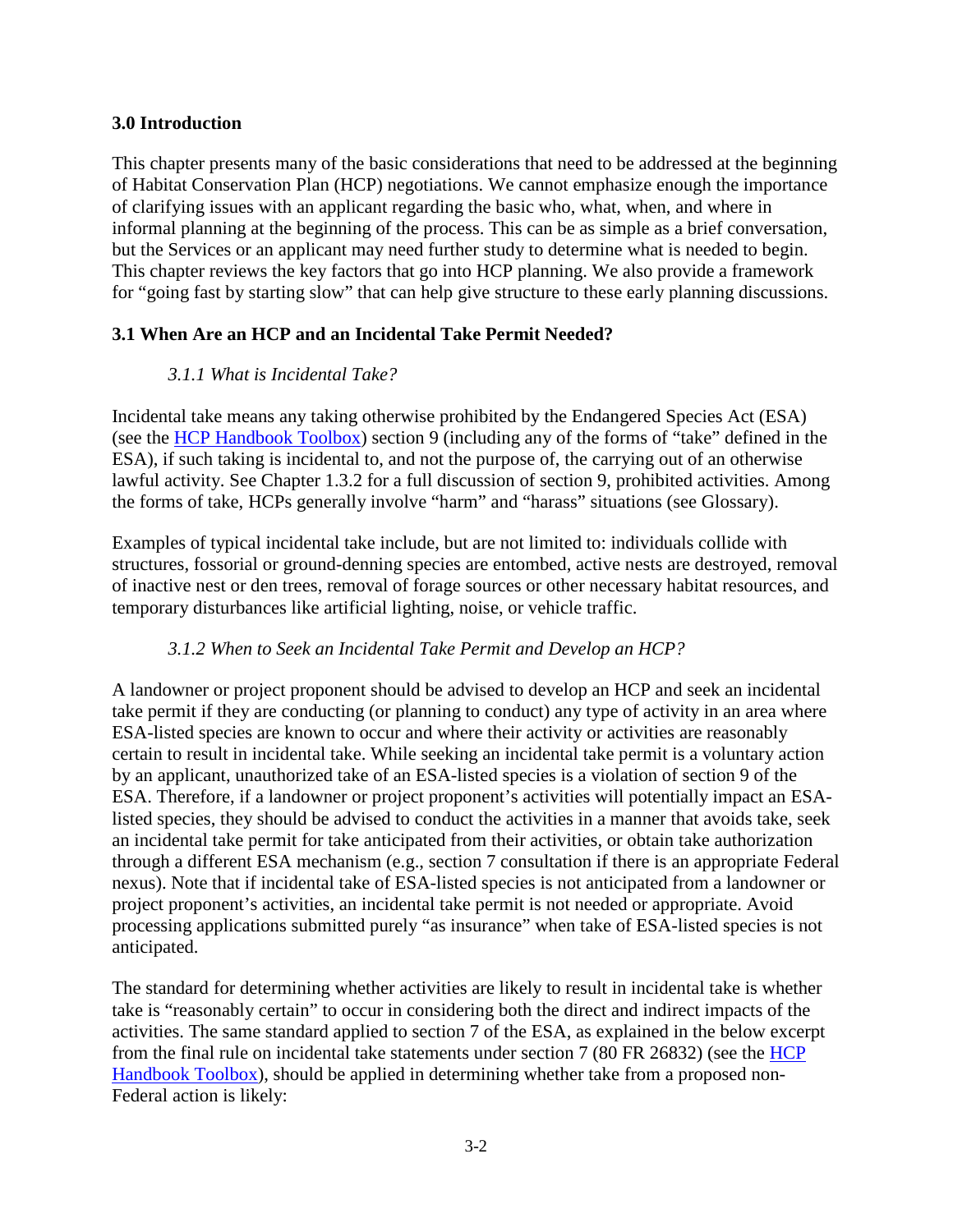As a practical matter, application of the ''reasonable certainty'' standard is done in the following sequential manner in light of the best available scientific and commercial data to determine if incidental take is anticipated: (1) A determination is made regarding whether a listed species is present within the area affected by the proposed Federal action; (2) if so, then a determination is made regarding whether the listed species would be exposed to stressors caused by the proposed action (e.g., noise, light, ground disturbance); and (3) if so, a determination is made regarding whether the listed species' biological response to that exposure corresponds to the statutory and regulatory definitions of take (i.e., kill, wound, capture, harm, etc.). Applied in this way, the ''reasonable certainty'' standard does not require a guarantee that a take will result, rather, only that the Services establish a rational basis for a finding of take. [...] The standard is not a high bar and may be readily satisfied as described above. See, e.g., *Arizona Cattle Growers'*, 273 F.3d at 1244 (noting that the standard the court applies in reviewing whether the Services may issue an incidental take statement is a ''very low bar to meet") (see the [HCP Handbook Toolbox\)](https://www.fws.gov/endangered/what-we-do/hcp-handbook-toolbox.html#Ch3).

Ultimately, landowners or project proponents need to assess whether take is reasonably certain to occur as a result of their activities to inform their decision whether to seek incidental take coverage. The Services should advise project proponents to consider both the direct and indirect effects of their activities and use the sequential approach described above. Some tools that may be helpful in establishing whether take is reasonably certain to occur, include species surveys conducted by qualified biologists; take risk models; FWS's Information for Planning and Conservation (IPaC) (see the [HCP Handbook Toolbox\)](https://www.fws.gov/endangered/what-we-do/hcp-handbook-toolbox.html#Ch3); expertise of State wildlife agencies, county, or local government natural resources divisions; or other sources.

Without documentation and public awareness of species presence on a property, the landowner is left to evaluate for themselves, assuming they might know a listed species occurs on their property, the potential for incidental take to occur. Although it may exceed the scope of this HCP Handbook, our attempts to raise landowner awareness of potential listed species can provide incentives for a landowner to consider their potential legal risk and take the first step to approach a Service field office and investigate their need for an incidental take permit. We can increase awareness of general locations of listed, proposed, and candidate species by working with State wildlife agencies and local governments, as we implement private lands programs, participate in public outreach events for listing or recovery activity, and other means. If a project proponent asks the Services whether a species may occur in a project area where suitable habitat is present, the Services should assist the project proponent. If it is still unclear whether the species may be present, we may recommend that the project proponent contract environmental consultants to conduct surveys.

The potential for incidental take might be high for a project that would be built quickly and occupy most of the property, or most of the listed species' habitat on that property. The potential for incidental take may also change through the life of a permit depending on development phases, habitat trends in dynamic systems, or changes in species distribution in response to climate change effects. Chapter 7 explores these questions in more depth.

An incidental take permit is not appropriate when the taking serves purposes other than incidental take (per 50 CFR 17.22, 17.32, and 222.308) (see the [HCP Handbook Toolbox\)](https://www.fws.gov/endangered/what-we-do/hcp-handbook-toolbox.html#Ch3).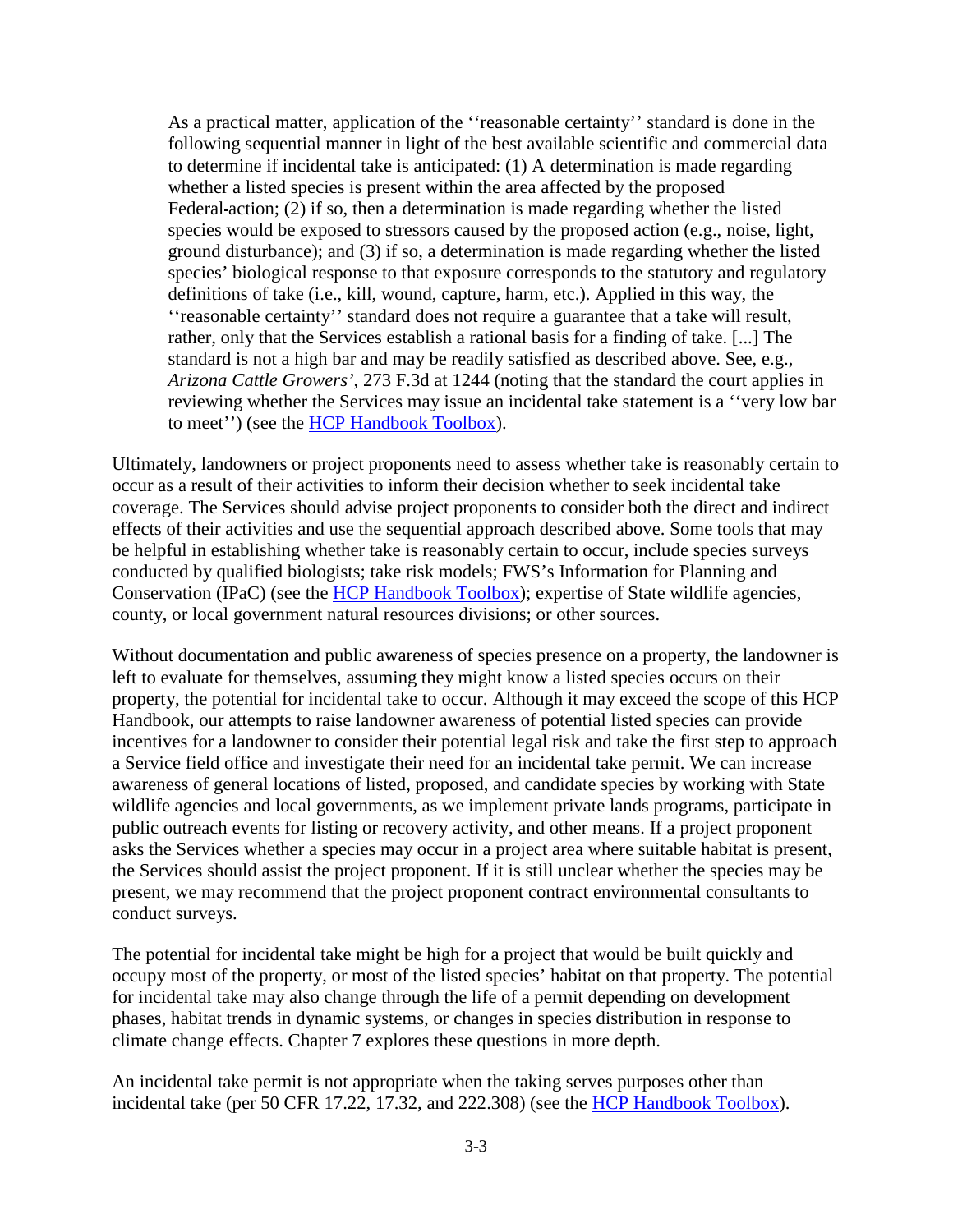Section  $10(a)(1)(A)$  of the ESA provides for enhancement of survival permits (Table 3.5.2). For example, if a researcher collects a species for scientific research or takes it by harassment during population surveys, the take might be authorized by a "recovery permit." In addition to permits for research or recovery activities, enhancement permits also include safe harbor agreements and candidate conservation agreements with assurances. The latter two permit options may suit a landowner's activities instead of an HCP. Enhancement of survival permits have their own regulations, policy and guidance, so in this Handbook we address them only in relation to HCPs.

## *3.1.3 Considerations for Special Rules under Sections 4(d) and 10(j).*

Some listed species are subject to alternative regulations that change what is normally prohibited under section 9. Only threatened species may be subject to a section 4(d) rule and either endangered or threatened species might be part of an experimental population established under a section 10(j) rule. Section 4(d) and 10(j) rules specify all of the prohibitions and regulatory requirements for a species or species population. Using these alternative regulations, the Services can make broad exceptions to normal section 9 prohibitions and establish special consultation or authorization requirements under sections 7 and 10. These exceptions, and any alternative requirements, completely replace the standard prohibitions and regulatory processes.

When an applicant's project might affect a threatened species or experimental population governed by a 4(d) or 10(j) rule, these rules may influence HCP development. For example, depending on how the specific  $4(d)$  or  $10(i)$  rule is written:

- Some species, or populations of the species, that normally would require coverage by an HCP might not require coverage.
- For a given species, some activities might require coverage in an HCP, while other activities might be exempted under the 4(d) or 10(j) rules.

Applicants have three options to address species with special rule exemptions in their HCP, as follows:

- If all take is exempted from project or HCP covered activities, applicants could take advantage of the exemptions afforded under 4(d) or 10(j) and not include those species in the HCP. The HCP should explain how the  $4(d)$  or  $10(i)$  rule requirements will be followed. We should inform applicants of the potential risk that exemptions may change during the term of their permit. If a 4(d) species is uplisted to endangered status or if all or part of the  $4(d)$  or  $10(i)$  exemptions no longer apply in the future, then the permittee would be at risk of section 9 violation for newly-prohibited activities. The permittee would need to avoid take of species that is no longer exempted and seek a new or amended incidental take permit;
- If a special rule prohibits only certain activities while others may be exempted, then we could issue a permit covering only the prohibited activities. This option would have risks similar to the above option; or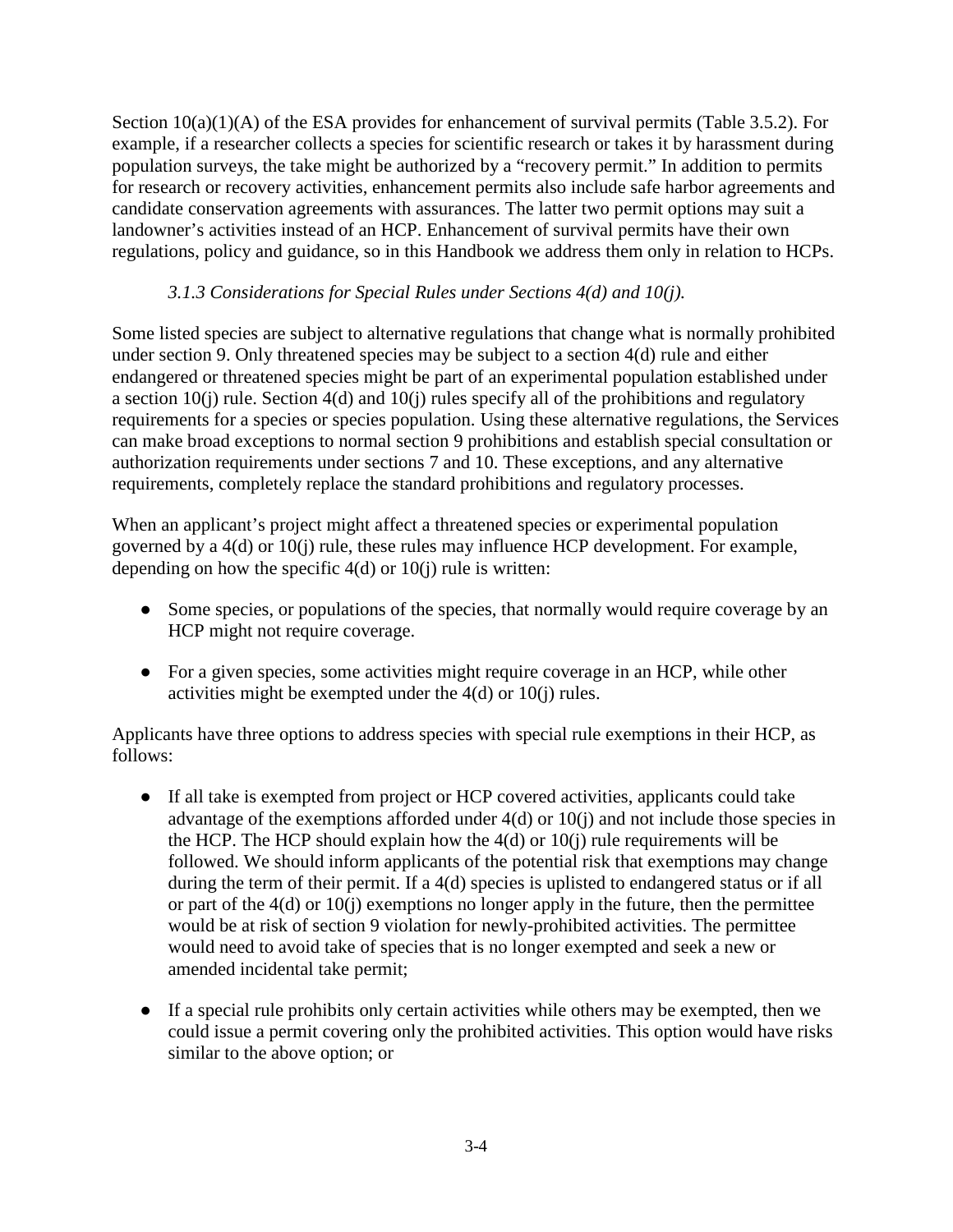• Applicants may anticipate potential changes to  $4(d)$  or  $10(i)$  exemptions and instead elect to address all species and activities in their HCP, as if typical section 9 prohibitions were in effect. We should recommend that the applicant voluntarily include species with 4(d) or  $10(i)$  exemptions if changes to the  $4(d)$  or  $10(i)$  exemptions are likely within the permit term. If an applicant wants incidental take coverage for a species with a  $4(d)$  or  $10(i)$ exemption, the applicant must develop an HCP that meets the section  $10(a)(1)(B)$  permit issuance requirements as if no special exemption applies. Assuming that the HCP adequately addresses the 4(d) or 10(j) species and meets the issuance requirements, then the species can be included as a covered species on the incidental take permit and all applicable regulations (e.g., No Surprises assurances) would apply. This would ensure that if any 4(d) or 10(j) exemptions for HCP-covered activities no longer apply, the permittee would maintain full ESA compliance for the species and No Surprises assurances would apply, as such no further action by the permittee (e.g., amendment to the HCP or incidental take permit, etc.) would be required.

#### **3.2 Avoiding Take and Avoiding the Need for an Incidental Take Permit**

An incidental take permit may not be required if a proposed project can be designed to avoid taking listed species. Projects that may result in harassment, such as interference to a species' nighttime activity caused by artificial lighting, often can be adjusted to incorporate best management practices or other measures that would avoid any incidental take entirely. In such instances, the activity can continue without the landowner's need to obtain an incidental take permit.

Although we should encourage applicants to design a project to avoid take whenever possible, take minimization or compensatory mitigation alone will not substitute for an incidental take permit if some take is anticipated. However small, no non-Federal project is exempt from the need to obtain an incidental take permit if we are reasonably certain it will result in an action prohibited by section 9 of the ESA.

Another source of confusion arises when a minimization or avoidance measure creates a false impression that harm to a listed species in the project site has been avoided. For example, we can translocate species like tortoises or red-cockaded woodpeckers outside of a project footprint with a high degree of success to where they contribute to establishing or enhancing populations of their species. However successful these efforts might be, they do not avoid the displacement and loss of habitat caused by the project. An incidental take permit would still be needed in such a case.

#### **3.3 Who Can Apply for an Incidental Take Permit?**

Any individual, non-Federal agency, business, or other entity that has the authority to conduct activities on non-Federal property, or any State, municipal or tribal government agency that has the authority to regulate land use can apply for a section 10 permit. A qualified applicant is one who has the legal authority to execute a project on the lands proposed for coverage under an HCP, and who has enough legal control over these lands to implement the HCP. Legal control may comprise ownership of property in fee simple, an easement, a lease agreement that grants authority for the proposed project, or a similar type of legal authority to conduct the proposed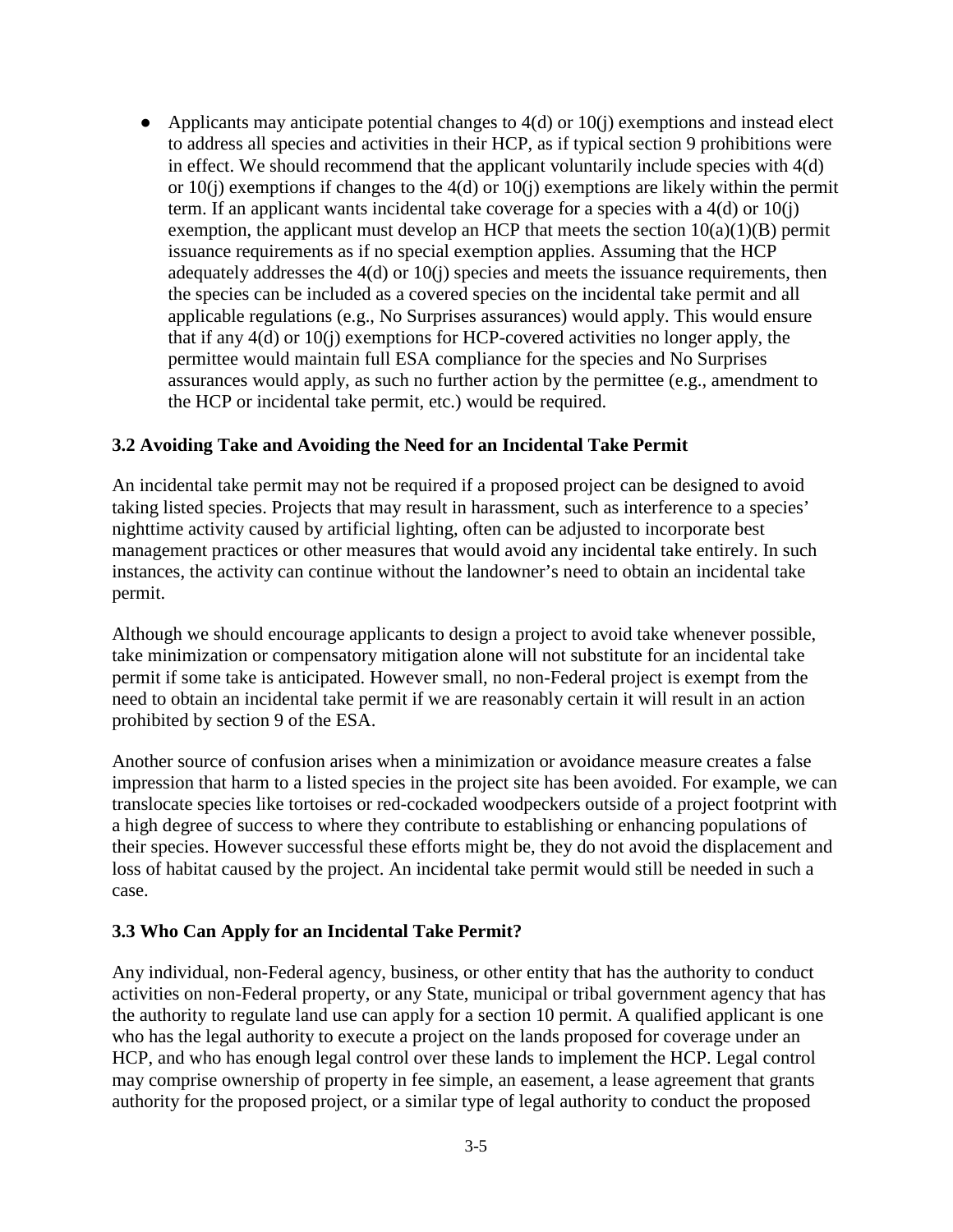activities (50 CFR 17.22(b)(2)(F), 17.32(b)(2)(F)). Under certain conditions, see section 3.4.4 below, contractual arrangements may establish this control.

Generally, the Services rely on the applicant to affirm their authority to conduct proposed activities*.* The FWS's standard application form (Form 3-200-56) provides a space for this confirmation. We advise staff to discuss issues of legal control with a potential applicant at the first meeting to avoid any potential confusion. During these discussions, staff should also inform applicants about disqualifying factors for permit eligibility per FWS regulations at 50 CFR 13.21.

In addition to having legal authority to carry out the proposed project, the applicant must also have direct control over any other parties who will implement any portion of the proposed activity and the HCP (see 50 CFR 13.25; 50 CFR 222.305(b)). "Direct control" under this regulation extends to:

- 1. those who are employed by a permittee (e.g., contractors),
- 2. anyone under the regulatory jurisdiction of a permittee (e.g., the permittee is a county that issues building permits to individuals with conditions to implement the terms of the HCP), or
- 3. entities that have an interagency agreement establishing the permittee's legal control (more on this in section 3.4.4).

# **3.4 What Types of HCPs and Incidental Take Permits Are Possible?**

The ESA and regulations governing HCPs and incidental take permits allow a great deal of flexibility in accommodating the needs of applicants while providing a set of comprehensive tools to address planning from less than an acre up to landscape-scale plans. We have adapted HCPs and incidental take permits to fit many different situations. Following is a comparative table of typical HCP and incidental take permit structures that are more fully described in the following sections. We emphasize that the following descriptions do not formally establish fixed categories. The permit structures we use in this Handbook simply reflect one way to organize and discuss the range of permitting options.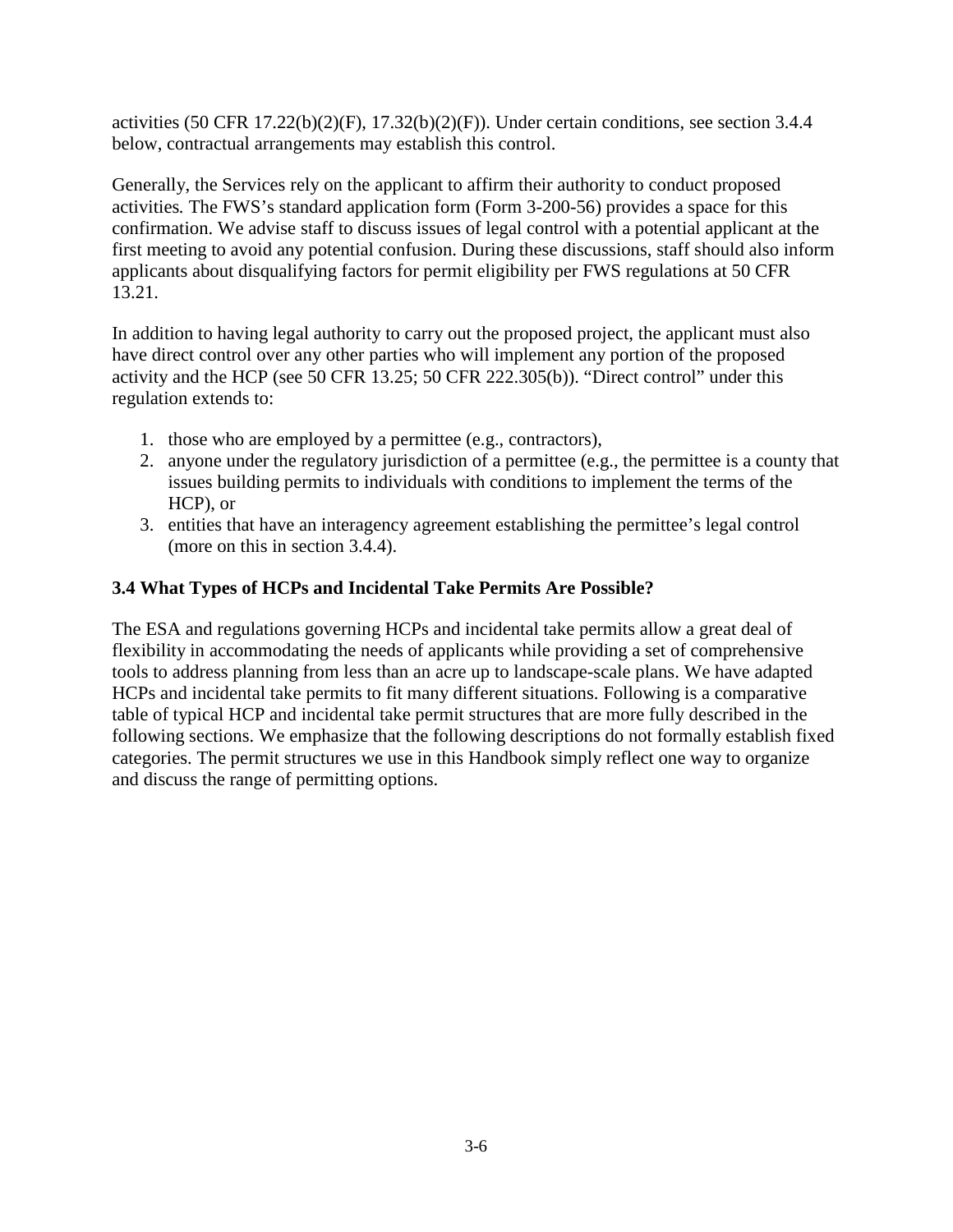| <b>Type of Plan</b>     | <b>Use When</b>                                                                            | <b>Positive</b>                                                                                                                                                                                                                                                                                                | <b>Negative</b>                                                                                                                                                                                                                                                                                                                     | <b>Outcome</b>                                                                                                                                                                                                    |
|-------------------------|--------------------------------------------------------------------------------------------|----------------------------------------------------------------------------------------------------------------------------------------------------------------------------------------------------------------------------------------------------------------------------------------------------------------|-------------------------------------------------------------------------------------------------------------------------------------------------------------------------------------------------------------------------------------------------------------------------------------------------------------------------------------|-------------------------------------------------------------------------------------------------------------------------------------------------------------------------------------------------------------------|
| <b>Single Applicant</b> | Applicant<br>technical<br>request.                                                         | The basic permit<br>arrangement, yet adaptable<br>to many situations. Can be<br>scaled up to large, complex,<br>or recurring projects on<br>shifting land bases.                                                                                                                                               | Becomes a workload issue as<br>numbers of small-scale<br>projects multiply. Mitigation<br>planning difficult and often<br>ineffectual for small-scale<br>projects.                                                                                                                                                                  | Each project has one permit,<br>administering implementation<br>is one-on-one with<br>landowners.                                                                                                                 |
| <b>Programmatic</b>     | Regional scale<br>planning, or<br>expedited<br>processing of<br>future projects<br>needed. | Provides efficiencies of<br>scale; addresses small-scale<br>projects; mitigation can be<br>better planned, sited, and<br>funded. Provides better<br>public service to small<br>landowners. Facilitates<br>regional conservation<br>planning, often in<br>cooperation with other<br>Federal and State agencies. | Planning and negotiation<br>often involves many<br>stakeholders, can be<br>controversial, difficult to sell<br>the idea to potential<br>applicants, enforcement<br>mechanisms must be<br>developed, individual<br>enrollees are overseen by<br>permittee, not the Services.<br>It is best to start slowly to<br>eventually go fast. | A central permit holder<br>administers its normal<br>regulatory authority to convey<br>incidental take coverage to<br>eligible landowners. (Via<br>local regulatory instruments<br>or certificates of inclusion.) |

# **Table 3.4. Comparative Table of Permit/HCP Structures.**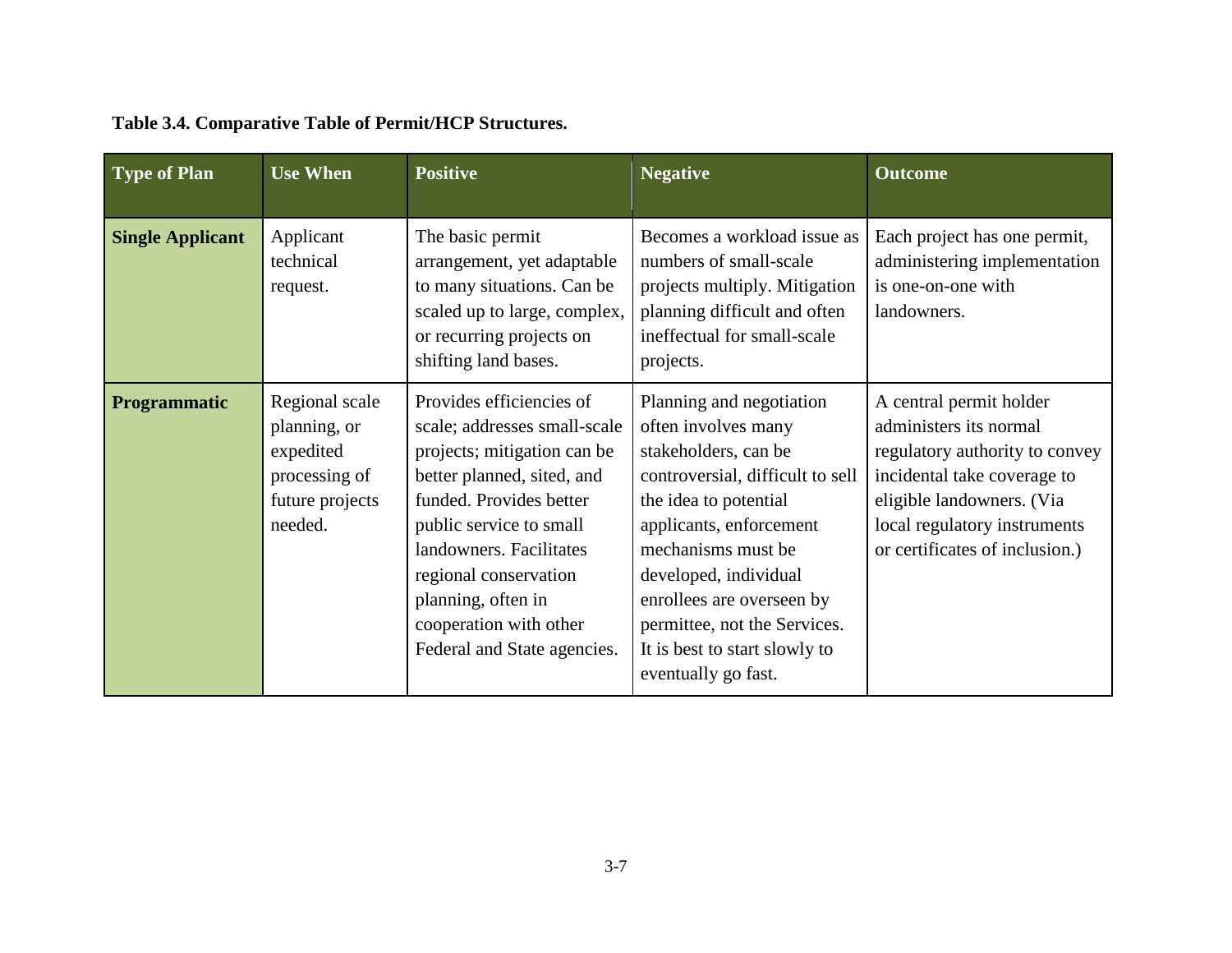| <b>Type of Plan</b>                                                       | <b>Use When</b>                                                                                                                                                                                                                            | <b>Positive</b>                                                                                                                                                                                                                                                                                                     | <b>Negative</b>                                                                                                                                                                                                                                                                                      | <b>Outcome</b>                                                                                                                                                                                                                                                                                                                                                                                                                                                                                                                                      |
|---------------------------------------------------------------------------|--------------------------------------------------------------------------------------------------------------------------------------------------------------------------------------------------------------------------------------------|---------------------------------------------------------------------------------------------------------------------------------------------------------------------------------------------------------------------------------------------------------------------------------------------------------------------|------------------------------------------------------------------------------------------------------------------------------------------------------------------------------------------------------------------------------------------------------------------------------------------------------|-----------------------------------------------------------------------------------------------------------------------------------------------------------------------------------------------------------------------------------------------------------------------------------------------------------------------------------------------------------------------------------------------------------------------------------------------------------------------------------------------------------------------------------------------------|
| <b>General</b><br><b>Conservation</b><br>Plan                             | Applicant for a<br>programmatic is<br>not available, but<br>expedited<br>processing of<br>future projects<br>needed.                                                                                                                       | Substitute for a<br>programmatic when an<br>applicant has not been<br>recruited with same<br>positives as for<br>programmatic. Services<br>develop the conservation<br>plan and define eligible<br>projects and applicants.                                                                                         | Individual applications<br>are expedited, but<br>Services must still<br>process and advertise<br>each one. Special<br>considerations in<br>impacts analysis and<br>administration.                                                                                                                   | General conservation plan can be<br>adopted by eligible applicants as<br>part of their individual application.<br>No master permit holder, but<br>numerous individual permittees.                                                                                                                                                                                                                                                                                                                                                                   |
| <b>Multiple Project</b><br>or Applicant<br>Plan, Umbrella<br><b>Plans</b> | Any situation<br>where more than<br>one applicant<br>wants to<br>cooperate on a<br>project or<br>regional plan.<br>Possible<br>alternatives for<br>programmatic<br>when non-<br>government,<br>industry or<br>proponent group<br>requests. | Provides for more<br>comprehensive regional<br>planning. Adaptable to<br>many situations. Similar<br>positives as for<br>programmatic. Plan could<br>be drafted by proponent<br>group to serve an industry<br>or similar project<br>throughout a region. Can<br>work very much like a<br>general conservation plan. | Severability<br>considerations, added<br>complications with<br>more than one<br>applicant. Direct<br>control must be<br>considered, Services<br>negotiate the umbrella<br>project plan with<br>proponent group and<br>also review individual<br>applications. Some<br>untested permit<br>structures. | Many possible outcomes dependent<br>on the proponents and their<br>situations. Adjacent landowners can<br>develop a single comprehensive<br>HCP or regional plans can<br>incorporate several<br>agencies/individuals. Multiple<br>project umbrella plan can be<br>adopted by eligible applicants as<br>part of their individual application.<br>Often results in a programmatic<br>plan, but some situations do not<br>require a master permittee. General<br>conservation plans and umbrella<br>plans result in numerous individual<br>permittees. |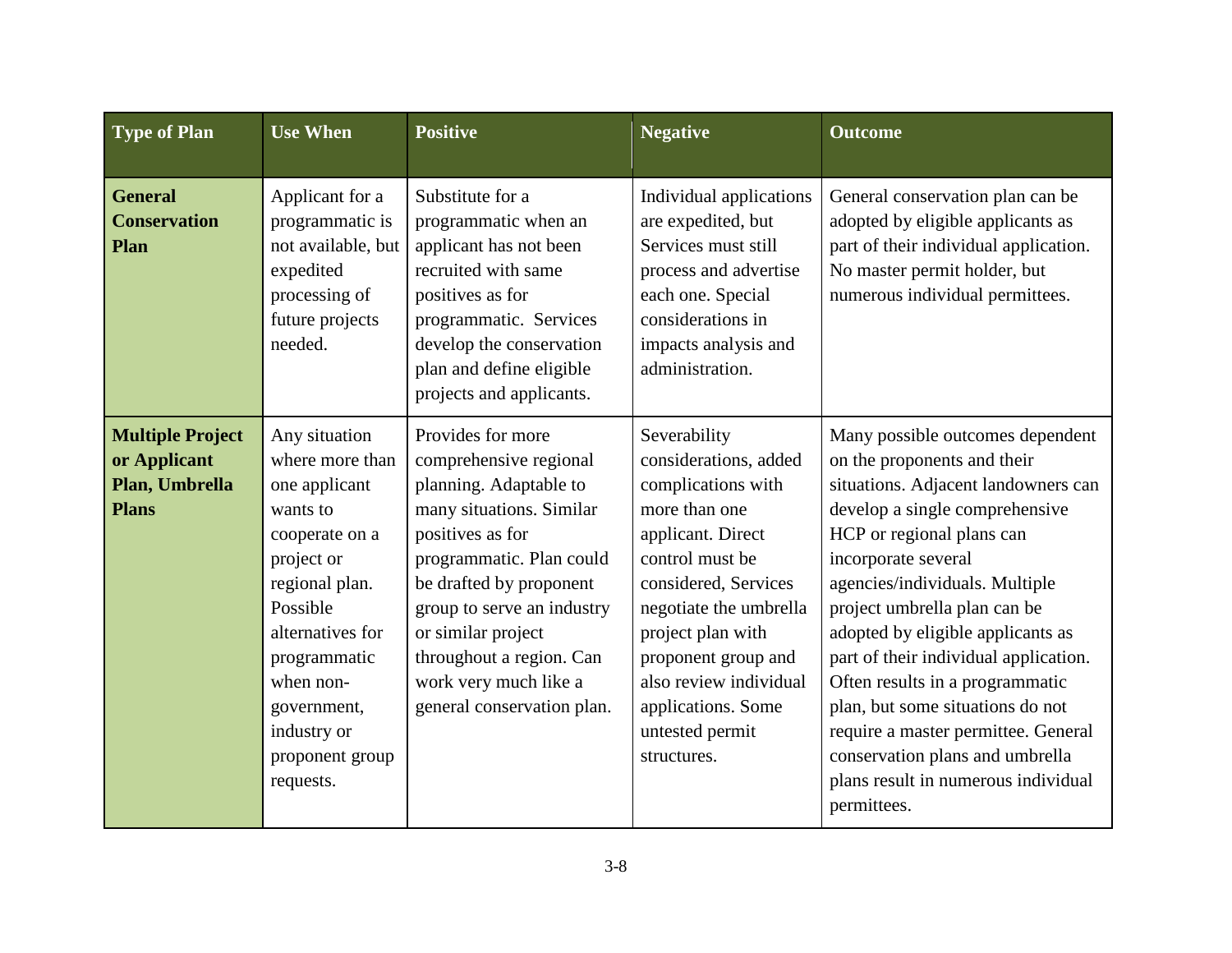| <b>Type of Plan</b>        | <b>Use When</b>                                                                                                                                     | <b>Positive</b>                                                                                                                                                                                                                             | <b>Negative</b>                                                                                                                                                                                                        | <b>Outcome</b>                                                                                                                                                                                                                            |
|----------------------------|-----------------------------------------------------------------------------------------------------------------------------------------------------|---------------------------------------------------------------------------------------------------------------------------------------------------------------------------------------------------------------------------------------------|------------------------------------------------------------------------------------------------------------------------------------------------------------------------------------------------------------------------|-------------------------------------------------------------------------------------------------------------------------------------------------------------------------------------------------------------------------------------------|
| <b>Combined</b><br>Program | Situations where<br>programmatic<br>applicants may<br>have options to<br>provide coverage<br>via enhancement<br>of survival<br>permit or an<br>HCP. | Uncommon, but has been<br>used in programmatic plans<br>so that the central permit<br>holder can offer<br>landowners options for<br>section 10 participation.<br>Best fits to combine safe<br>harbor and candidate<br>conservation options. | Must be designed to ensure a<br>covered activity meets<br>criteria for the given section<br>10 program. Landowner<br>cannot cover a project with<br>both an HCP and a safe<br>harbor, must choose one or<br>the other. | All examples have been<br>programmatic. One central<br>permit holder administers its<br>normal regulatory authority to<br>enroll eligible landowners via<br>certificates of inclusion into<br>appropriate section 10<br>program.          |
| <b>Integrated Plan</b>     | Accommodates<br>other Federal<br>agency<br>requirements.                                                                                            | Same advantages as a<br>programmatic plan, plus:<br>better public service to<br>provide comprehensive,<br>consolidated Federal<br>authorizations. Other<br>Federal agencies can adapt<br>to a programmatic plan<br>after it is implemented. | May be difficult to initiate<br>with more than one Federal<br>agency.                                                                                                                                                  | One central permit holder<br>administers its normal<br>regulatory authority to convey<br>incidental take coverage to<br>eligible landowners. Eligible<br>landowners could also fulfill<br>their other Federal regulatory<br>requirements. |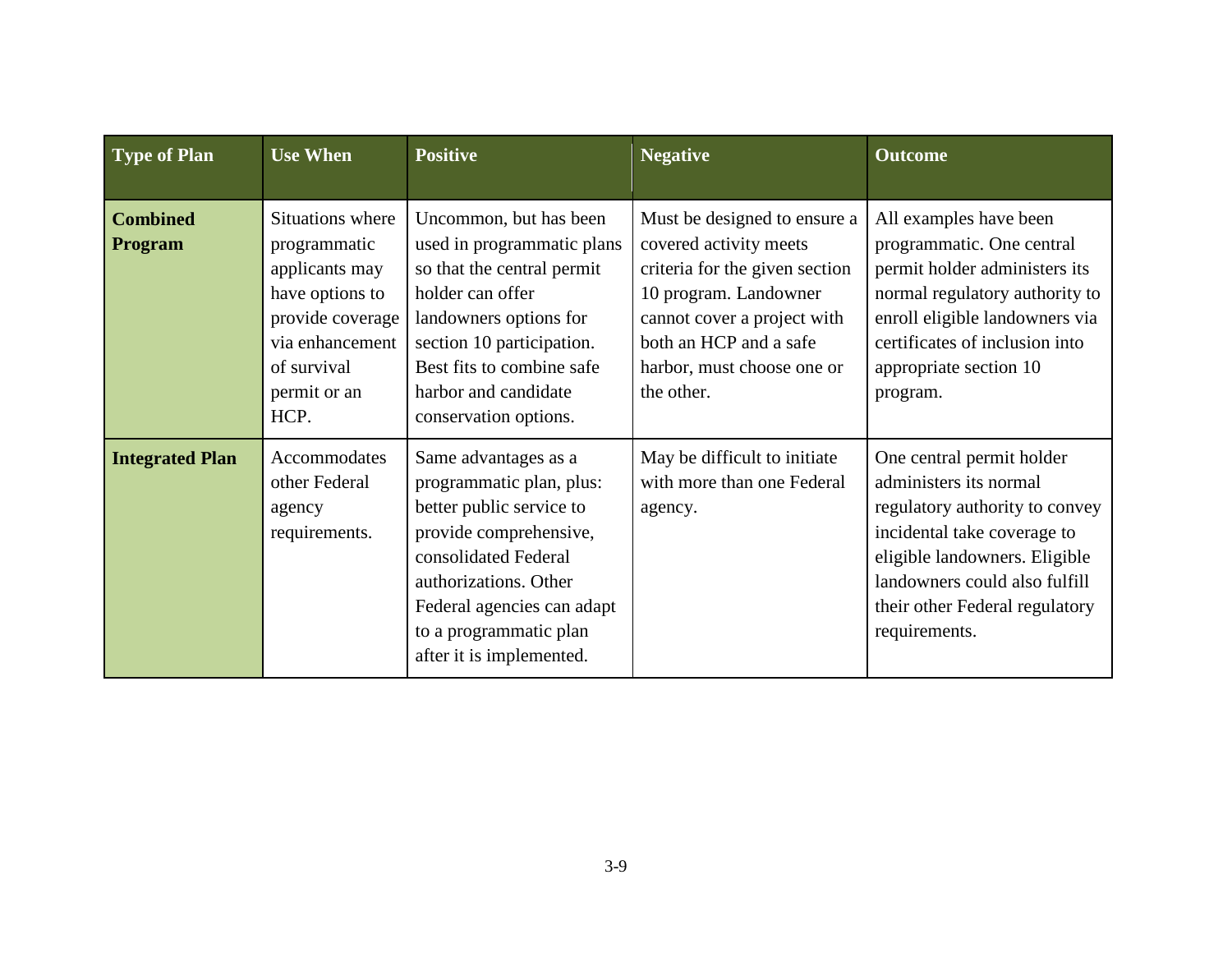#### *3.4.1 Single Applicant*

The simplest incidental take permit structure involves a single applicant preparing an HCP and applying for one permit. The scale of a single applicant plan encompasses a wide range of applicants and projects. We can issue a permit to an individual lot owner on a fraction of an acre. A developer might seek authority for a subdivision. Timber companies or utilities might seek incidental take coverage on a project at a given location, or they may seek a permit for a set of recurring activities across a large, multi-tract, interstate, set of properties.

If there are few uncertainties and ample mitigation options, development of these types of HCPs can proceed relatively quickly. Regardless of their size, however, single applicant plans can present challenges. Small-lot developments may occur in numbers that overwhelm staff resources. On-site mitigation is rarely feasible for small properties, and the applicants often lack the ability to provide biologically meaningful off-site mitigation. As the scale of a project increases, numbers of species, and uncertainties over impacts and providing mitigation will increase. Efforts to address these challenges have resulted in the more comprehensive, regional HCPs described in the following sections. Other tools, like in-lieu fee funds or conservation banks (Chapter 9.4) can be used to efficiently meet mitigation needs of small plans.

#### *3.4.2 Programmatic Plans*

Programmatic plans are typically landscape-scale HCPs initiated by a State, county, or local municipality. We use the term "programmatic" to refer to a program, established under an HCP and incidental take permit, that employs an applicant's local regulatory authority so that individuals subject to the applicant's jurisdiction can receive incidental take authorization as they comply with the applicant's regulatory mechanisms. We have encouraged the use of programmatic incidental take permits in various forms to address a group of similar projects within a specific area, usually a political jurisdiction. Projects addressed by a programmatic plan can range in scale from single-family lots or whole subdivisions to capital improvements, utilities, and infrastructure. We often call programmatic plans regional or area-wide (State-, county-, or city-wide) plans. A programmatic HCP can efficiently address the needs of many similar projects by bringing them under one plan to create economies of scale. A local jurisdiction, such as a county, seeking a programmatic incidental take permit can often raise money to fund a conservation plan, spread costs through user fees, acquire lands, and plan strategically for species conservation and adaptive management provisions, such as adaptation to climate change effects.

Although programmatic plans may have a single applicant, we distinguish them from single applicant plans (section 3.4.1), based on who has direct control over covered activities and how that governs the provision of incidental take authority. A single applicant plan, such as for a timber or interstate pipeline company, might extend across several States and cover a complex array of activities and species rivaling any programmatic plan. Under a single applicant plan, that permittee has direct control over all sub-activities in the plan by virtue of direct ownership or corporate structure. Because of this direct control, the permittee's employees and contractors will be covered by the incidental take permit.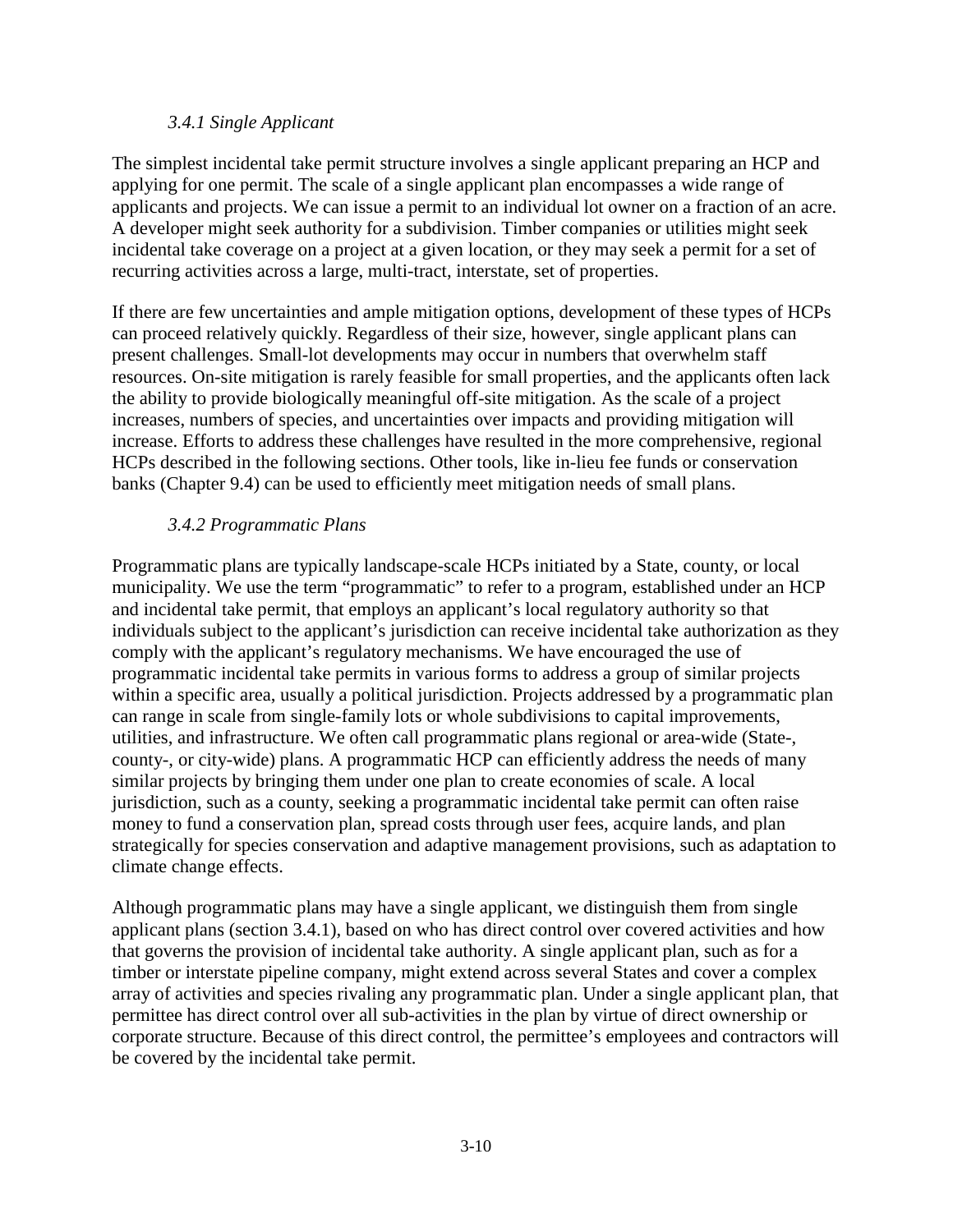In contrast, programmatic plans typically rely on a central, or master, permit holder, often a State, county, or municipality, in the area proposed for plan coverage. The Services negotiate an HCP with the central authority so that that authority receives an incidental take permit as the master permittee. Eligible applicants in the permit area can receive incidental take authority and No Surprises assurances through the master permit via local regulatory instruments (building permit, percolation test, certificate of occupancy, etc.), or through a certificate of inclusion provided for in the HCP and incidental take permit.

## 3.4.2.1 Challenges, Details, and Opportunities with Programmatic Plans

FWS general permit regulations at 50 CFR 13.25(d) allow persons under the "direct control" of a permittee to perform the activities authorized by the permit. Direct control means those who are employed or contracted by the permittee, for purposes authorized by the permit, to conduct the authorized activity without on-site supervision by the permittee. Under most single-applicant HCPs, persons under direct control typically include the permittee's employees and contractors (see section 3.5.5 for special considerations). Programmatic plans, however, need to consider how incidental take authority will be extended by the master permittee to those who need it for their individual projects and who likely are not employed or contracted by the master permittee. The FWS promulgated general permit regulation 50 CFR 13.25(e) to address the needs of master permittees. This regulation:

- extends direct control over people under the jurisdiction of the master permittee, and the master permit provides that those people may carry out the authorized activity, OR
- extends direct control over those who receive a permit from, or have executed a written agreement with, a master permittee who is a government entity.

Before these direct control regulations were promulgated, the Services relied on "certificates of inclusion" that were defined in the HCP and incidental take permit. These are agreements between the master permittee and individual landowners so that incidental take authority can be conveyed to the participating landowner. In most cases it is preferable and easier to rely on the 50 CFR 13.25 regulations, but certificates of inclusion can serve as the "written agreement." They may also be useful in developing multiple project plans (section 3.4.4).

Programmatic plans are the most frequently used form of expedited incidental take permitting for projects involving numerous similar activities. They are especially helpful in addressing the needs of small landowners because, by scaling up the size of the project (encompassing several small projects) mitigation planning can be consolidated to avoid isolated and more costly "postage stamp" conservation areas.

Often counties, municipalities, and other organizations have little experience with HCPs. A programmatic plan may represent a significant change in doing business for a municipality. Services staff should encourage the applicant to bring their affected constituents into the programmatic HCP development process. Establishing a collaborative effort among stakeholders who can contribute to creating a successful programmatic HCP requires a significant investment of time and resources by the prospective permit applicant and the Services, but is essential to a successful HCP. See Chapter 4 for guidance on communicating, coordinating, and collaborating with applicants and stakeholders.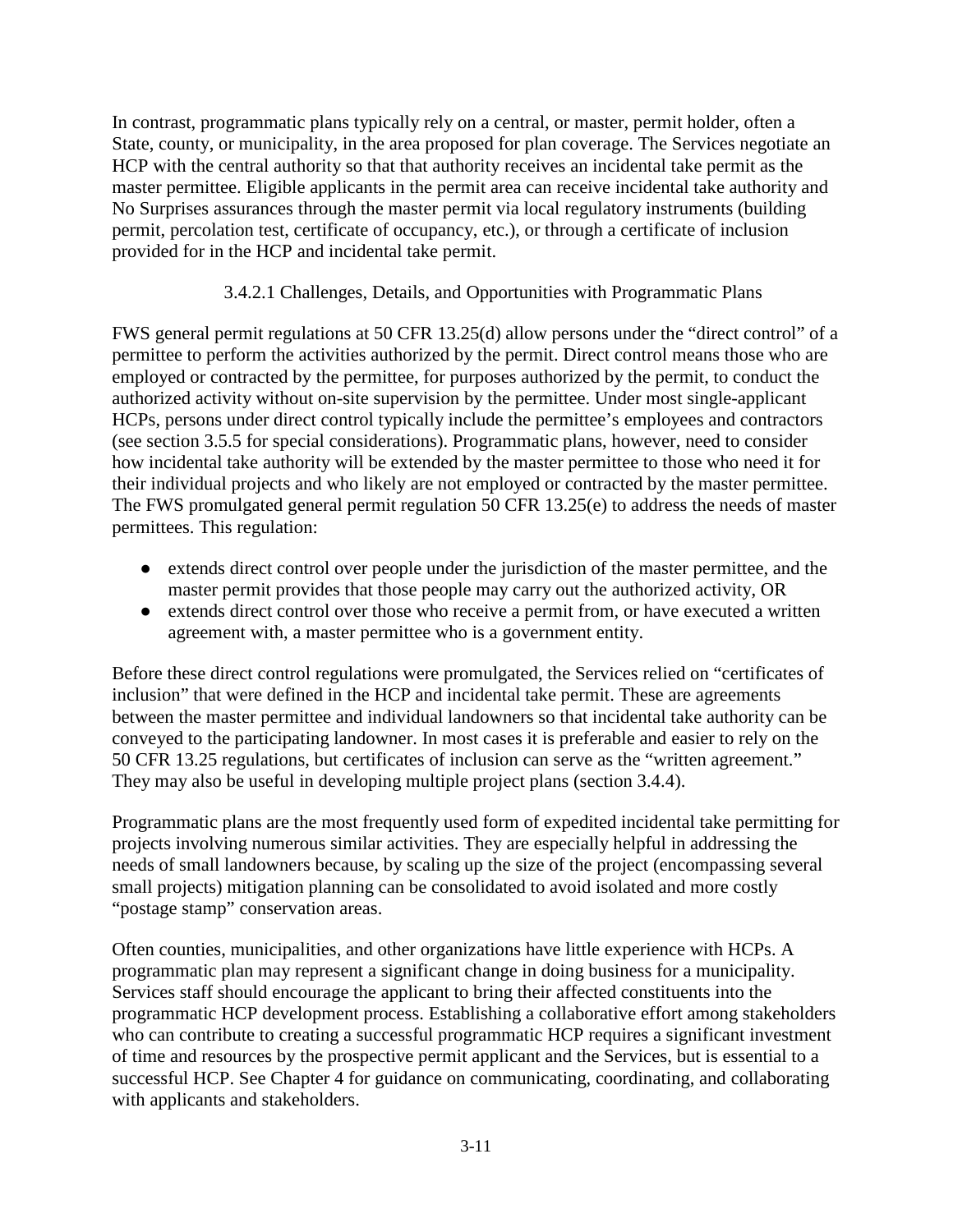The Services should take advantage of Landscape Conservation Cooperative (LCC) efforts that are providing the tools to help establish collaborative "communities of practice." Some LCCs may have already created an ecosystem governance community that can be tapped into. Utilizing existing LCC efforts can help to persuade a potential applicant to enter into an HCP planning process if they understand the potential time and cost-savings to themselves and their constituents. An economic analysis by the applicant, a stakeholder, or possibly the Services or LCC can be especially helpful to demonstrate and convince local authorities and their constituents of the economic advantages of developing an HCP instead of continuing without the assurances of an HCP regulatory framework.

Services staff can suggest to an applicant of a programmatic HCP that enlisting the assistance of a local "champion" may enable a smoother HCP development process with stakeholder engagement. This "champion" might be a local government staff-level person, a non-government organization, or an influential constituent who understands community needs and issues. Finding and partnering with such contacts can be essential to initiating and maintaining a successful planning effort.

The ability to incorporate other Federal, State, and local regulatory processes into a programmatic HCP provides another incentive for a local jurisdiction. For example, this might involve the U.S. Army Corps of Engineers (Corps) Clean Water Act wetland fill permits, as long as the applicant wishes to do this. They are not obligated to integrate their HCP with other Federal regulatory processes. See more in section 3.4.6, below.

Depending on the size and complexity of an HCP, we encourage applicants to establish a dedicated team of individuals to lead development of the HCP and to serve as the points of contact with us. The applicant's core team members may include, but are not limited to: an environmental consultant(s), project manager, legal or policy advisor, biological staff, State agencies, and our lead on the HCP. An applicant's team should incorporate the expertise and institutional knowledge required to ensure:

- efficiency during the HCP development phase,
- the HCP can be integrated into existing policy and legal frameworks,
- proper funding mechanisms can be established to support all aspects of HCP implementation and mitigation requirements, and
- the conservation program can be implemented on the ground in a practical manner.

For complex landscape level HCPs that may require sophisticated conservation strategies, we recommend the applicant involve species experts or science advisory panels on the HCP development team.

We should encourage the applicant to look beyond conservation or biological expertise and consider assistance from other types of experts. Professional facilitators or program managers can help maintain momentum throughout the HCP development process. Facilitators may also be needed for key meetings or to oversee stakeholder groups. An economist may be useful to help calculate costs and benefits of alternatives, or to help develop funding assurance measures. See section 3.8, below, for contracting.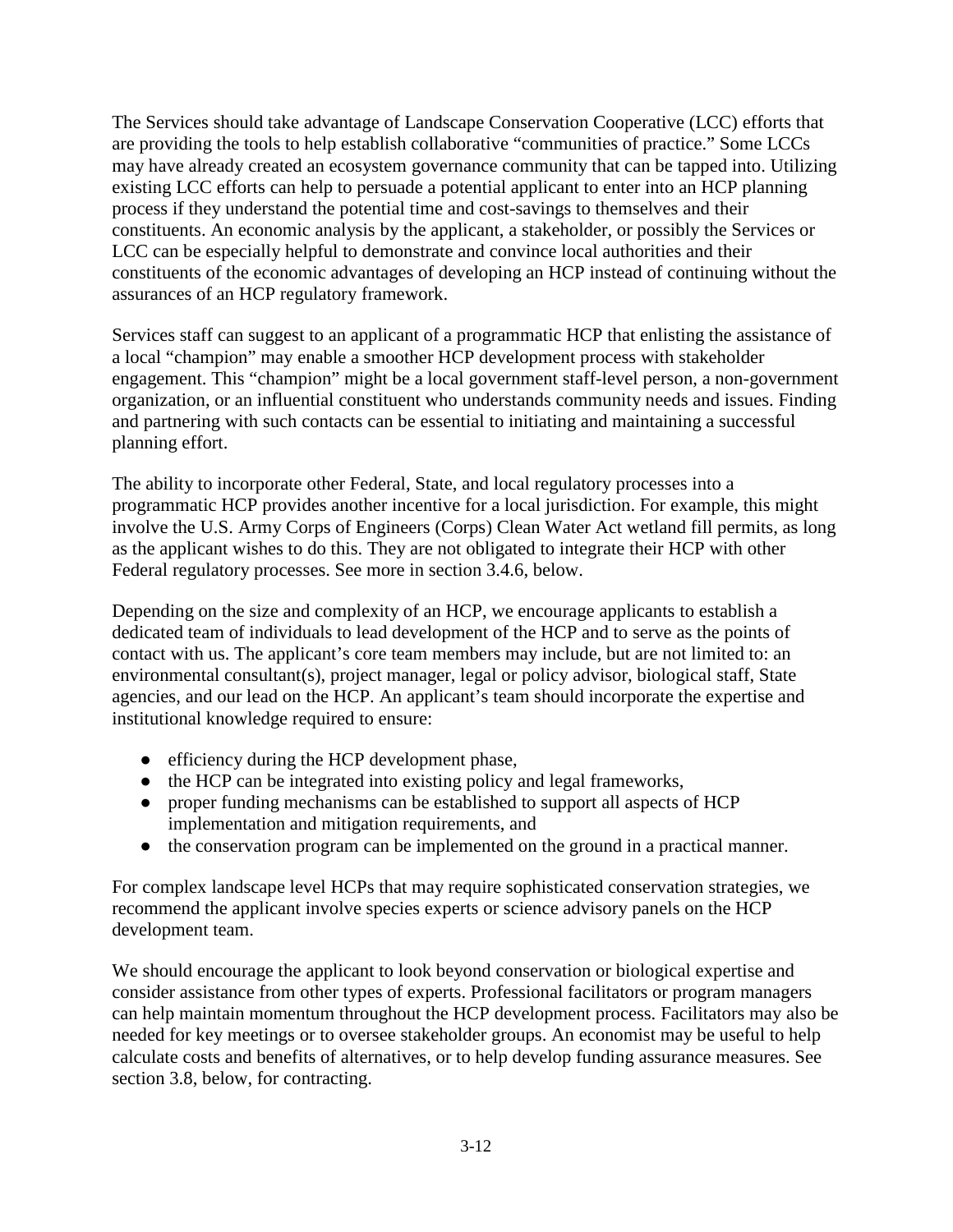#### *3.4.3 General Conservation Plans*

A general conservation plan provides one approach to serving numerous, similar projects. The Services prepare an HCP and related NEPA and section 7 analyses to fit the needs of potential applicants with similar species effects in a given area. We make the general conservation plan available to eligible applicants who can incorporate it into their incidental take permit application as if it were their own HCP. We use the term "general conservation plan" in reference to plans established per the FWS's October 5, 2007, *Final General Conservation Plan Policy* in the [HCP](https://www.fws.gov/endangered/what-we-do/hcp-handbook-toolbox.html#Ch3)  [Handbook](https://www.fws.gov/endangered/what-we-do/hcp-handbook-toolbox.html#Ch3) Toolbox*.* Programmatic HCPs require a central permit holder. If a local agency cannot be found that can take on this role, a general conservation plan provides nearly all the benefits of a programmatic HCP. Neither of the Services, nor any other agency, is issued a general conservation plan "permit." Instead, a general conservation plan is used by qualifying applicants as they apply for their own incidental take permits. If the Services determines that an applicant satisfies criteria defined under the general conservation plan, and that they meet statutory and regulatory issuance criteria, we may issue an individual incidental take permit.

#### 3.4.3.1 Challenges, Details, and Opportunities with General Conservation Plans

Although we may take advantage of the latitude provided by not having to negotiate the general conservation plan with an outside party, we must coordinate early and often with the people or organizations we hope will use it. If we seek outside advice, remember our obligations under the Federal Advisory Committee Act (Chapter 4.3.9). The general conservation plan's plan area should be tailored to the prospective covered activities and conservation needs of the affected species. The Services define the type of activity and applicant who would qualify to participate in the general conservation plan. Although the general conservation plan should be designed to meet issuance criteria for eligible applicants, the 50 CFR 13 disqualifying factors can only be evaluated at the time an individual application is under review (see Chapter 16.1.4).

Recipients of an incidental take permit issued under a general conservation plan also receive No Surprises assurances. In addition, the Services will not alter a previously-approved general conservation plan without first amending it in accordance with established permit review procedures. In accordance with No Surprises, any such amendments will have no effect on permits previously issued under that general conservation plan.

Staff should carefully consider defining the period in which a general conservation plan would be available to the public and how that would relate to the maximum duration of permits issued under the plan. These considerations directly influence the analysis of effects in the plan. Generally, it works best to consider total "build-out" in the plan area over a projected period. If effects and management risks are well known, it may be appropriate to make the general conservation plan available for a relatively long period and to issue relatively long-term permits.

We may set individual permit duration to a given number of years, or to a defined date. Where an individual incidental take permit is defined with a set number of years, then we could issue, on the last day a general conservation plan is available, a permit with the full, defined term. Where there is greater uncertainty or management risk, we could make the plan available for a short period, and the individual permits set to expire on a specific date. In this arrangement, a permit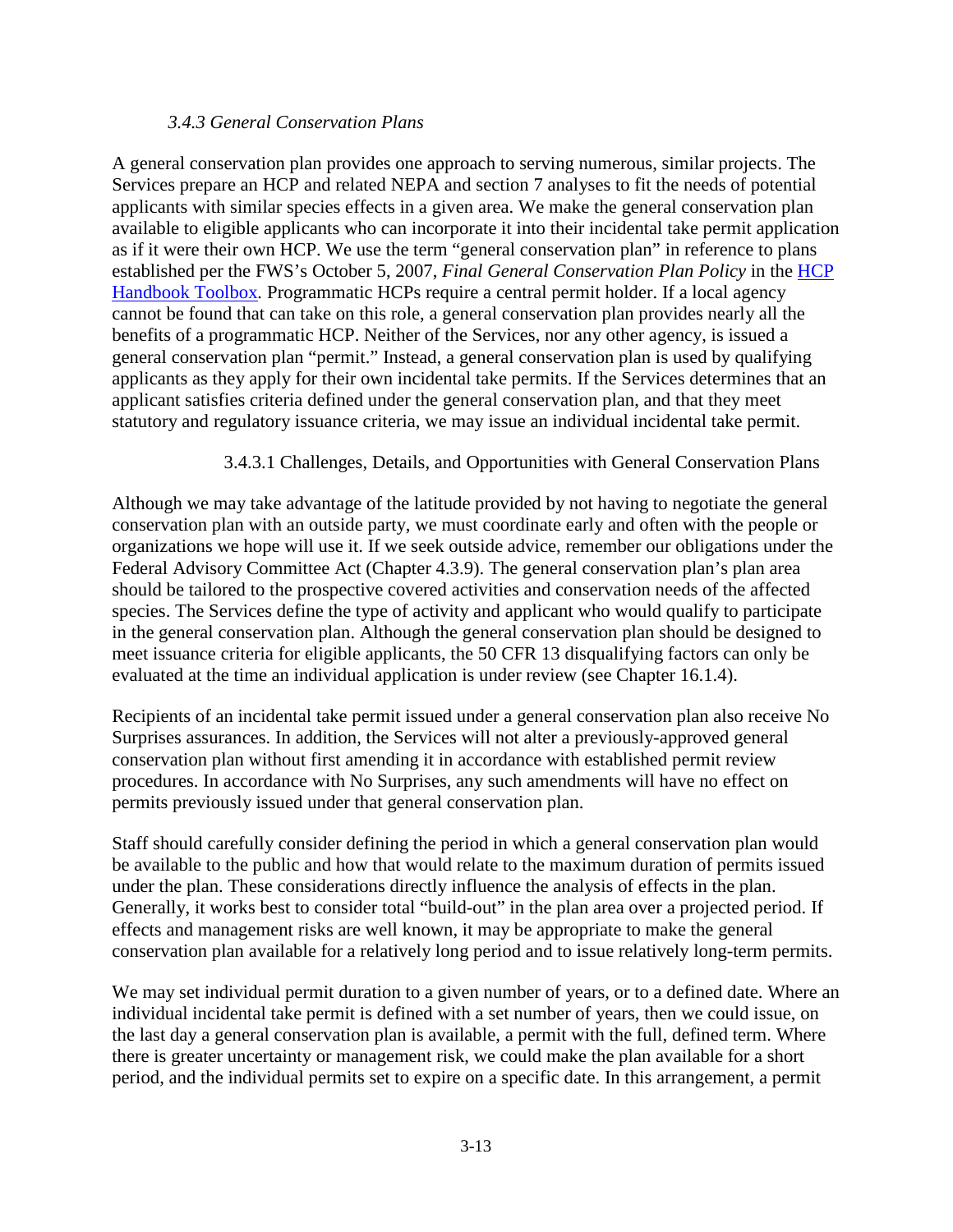issued on the last day of the plan's availability would have a shorter duration than one issued on the first day.

General conservation plans expedite permit reviews in several ways. Individual permit actions can tier off the plan's environmental impact statement (EIS) or environmental assessment (EA). Depending on the situation, individual actions could be cleared with a consistency determination, or they might require some lower level of NEPA review (a categorical exclusion or EA might tier from an EIS). Signature authority can be delegated to field offices, and public notices can be streamlined by batching and referencing the original notice announcing availability of the general conservation plan. See examples in the [HCP Handbook](https://www.fws.gov/endangered/what-we-do/hcp-handbook-toolbox.html#Ch3) Toolbox.

We evaluate the general conservation plan as if it had been submitted by an applicant. Approval of a general conservation plan does not result in a single programmatic permit. Instead, an approved plan results in a number of individual incidental take permits each with No Surprises assurances for the permittees. Compared to a programmatic HCP:

- Programmatic HCPs generally result in a single incidental take permit. The master permit holder can convey incidental take authority to eligible landowners for individual projects.
- A general conservation plan results in a number of incidental take permits as the Services make it available for use by individual applicants.

## *3.4.4 Plan Variations, Multiple Projects, or More Than One Applicant*

Any of the permit and HCP structures described here can accommodate more than one applicant sharing an HCP and the incidental take permit as co-permittees (e.g., a city and county jointly developing an HCP for infrastructure and development permitting). In addition, more than one applicant can work together on one HCP and receive separate incidental take permits for their respective portions of a project or programmatic plan (e.g., adjacent property owners with similar, independent projects and listed species impacts). Another scenario is that a programmatic HCP might be established to allow other entities in a watershed, or similar ecoregion, to adapt it to similar development and listed species circumstances in their respective jurisdictions. Our description of permit structures in this Chapter of the Handbook is not exhaustive. We do not intend to limit other possible structures that might be proposed, as long as they satisfy ESA requirements.

The FWS's April 30, 2013, *Final Guidance for Endangered Species Act Incidental Take Permits Covering Multiple Projects or Project Owners* (Multiple Project Guidance) (see the [HCP](https://www.fws.gov/endangered/what-we-do/hcp-handbook-toolbox.html#Ch3)  [Handbook Toolbox\)](https://www.fws.gov/endangered/what-we-do/hcp-handbook-toolbox.html#Ch3) addresses issues related to planning and implementing large-scale, multiparty, programmatic HCPs across large geographic areas. The Multiple Project Guidance highlights the ability of programmatic HCPs and general conservation plans to meet large scale planning needs and provides clarifications to facilitate their use:

- clarifies direct control (see section 3.4.2.1),
- NEPA and intra-Service consultation analyses should be inclusive enough so that individual actions can be approved with consistency determinations and appropriate public notice rather than individual NEPA and section 7 review,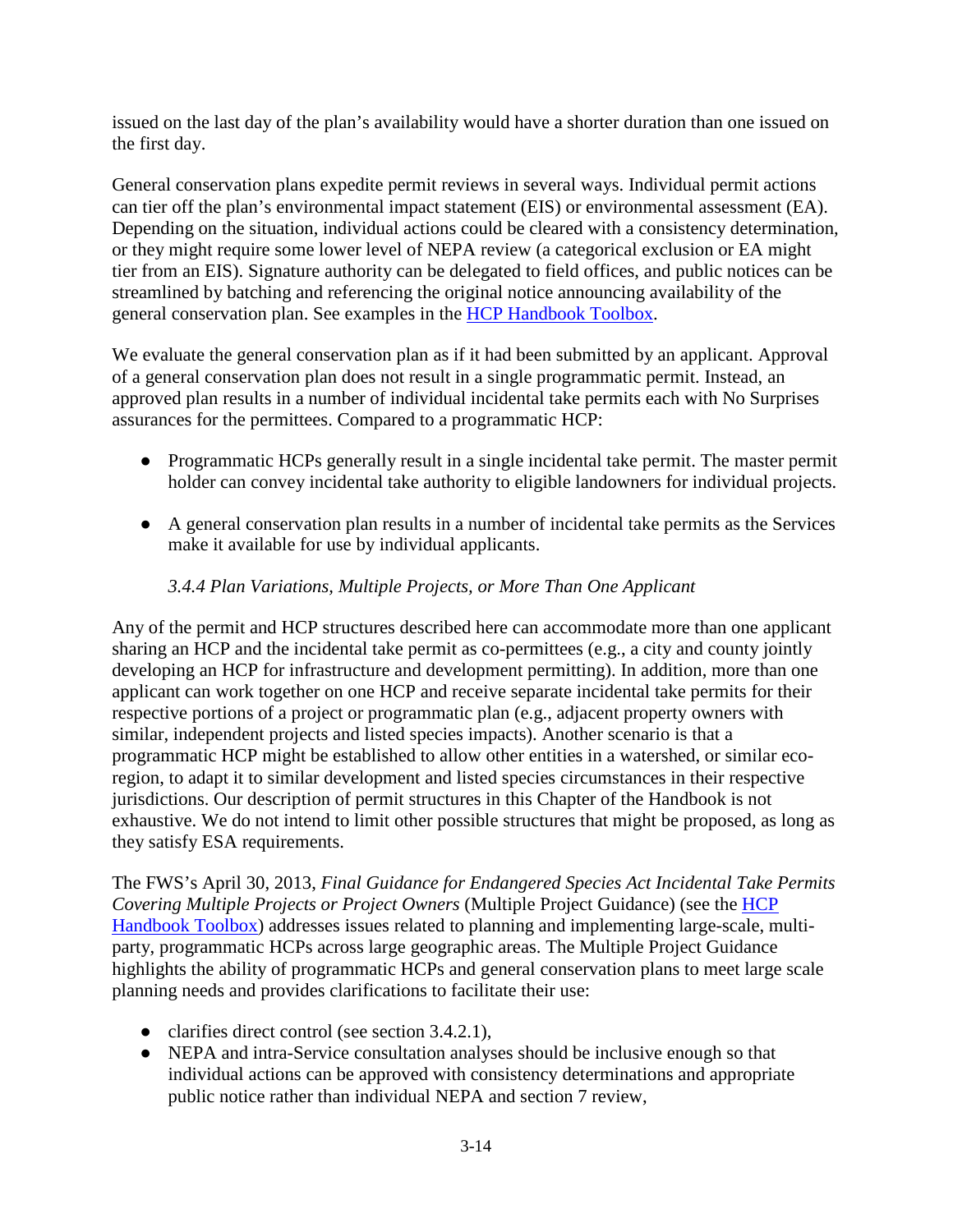- public notices may be batched for regular submittal to the *Federal Register* where this could reduce Services workloads and improve efficiencies,
- clarifies applicability of No Surprises assurances (see sections 3.4.2 and 3.4.3, above), and
- suggests issuance of an incidental take permit to a group of "co-permittees."

Industrial consortiums, primarily wind-energy so far, have begun using the Multiple Project Guidance to develop large-scale, multi-party umbrella plans that function like a general conservation plan, but any group of non-Federal entities can do the same. Services participation in reviewing and approving these multiple project plans is similar to a Programmatic HCP. We need to provide advice and negotiate our positions early and throughout plan development. Be mindful that we cannot approve any restriction on our ESA application review or permit enforcement authority.

These umbrella plans are developed much like a general conservation plan. The non-Federal entities write the plan, not the Services, and submit it to us for review prior to making it available for potential applicants. The consortium members define the plan area, the activities to be covered, and they define which projects and applicants would be eligible to participate. Under a general conservation plan, an applicant would apply to the Services for a permit. Under an umbrella plan, there may be additional requirements established by the consortium that developed the plan before the Services receive an application. Other than considerations like these, what we present above in section 3.4.3 would apply to an umbrella plan.

As any permits are implemented, the individual permit holders would be governed by the same regulations and policy as any other permit. Recipients of an incidental take permit issued under an umbrella plan also receive No Surprises assurances. In addition, the Services will not alter a previously-approved umbrella plan without first amending it in accordance with established permit review procedures. In accordance with No Surprises, any such amendments will have no effect on permits previously issued under that umbrella plan.

The Multiple Project Guidance addresses permit structures with a record of success:

- Programmatic HCPs,
- General Conservation Plans, and
- Co-permittee plans.

These permitting approaches can accommodate any likely situation. We recommend their use for multiple project plans because they are tested, and we know that they can withstand challenges if properly written and implemented.

## *3.4.5 Combined Section 10 Plans*

It is possible to combine a programmatic HCP with a programmatic safe harbor or candidate conservation agreement with assurances. These situations occur infrequently where there is a need to address species conservation across a jurisdiction and, to date, have involved government agency applicants. An applicant for a programmatic HCP may want to add an enhancement of survival option to their plan to accommodate the situations of different landowners. Under a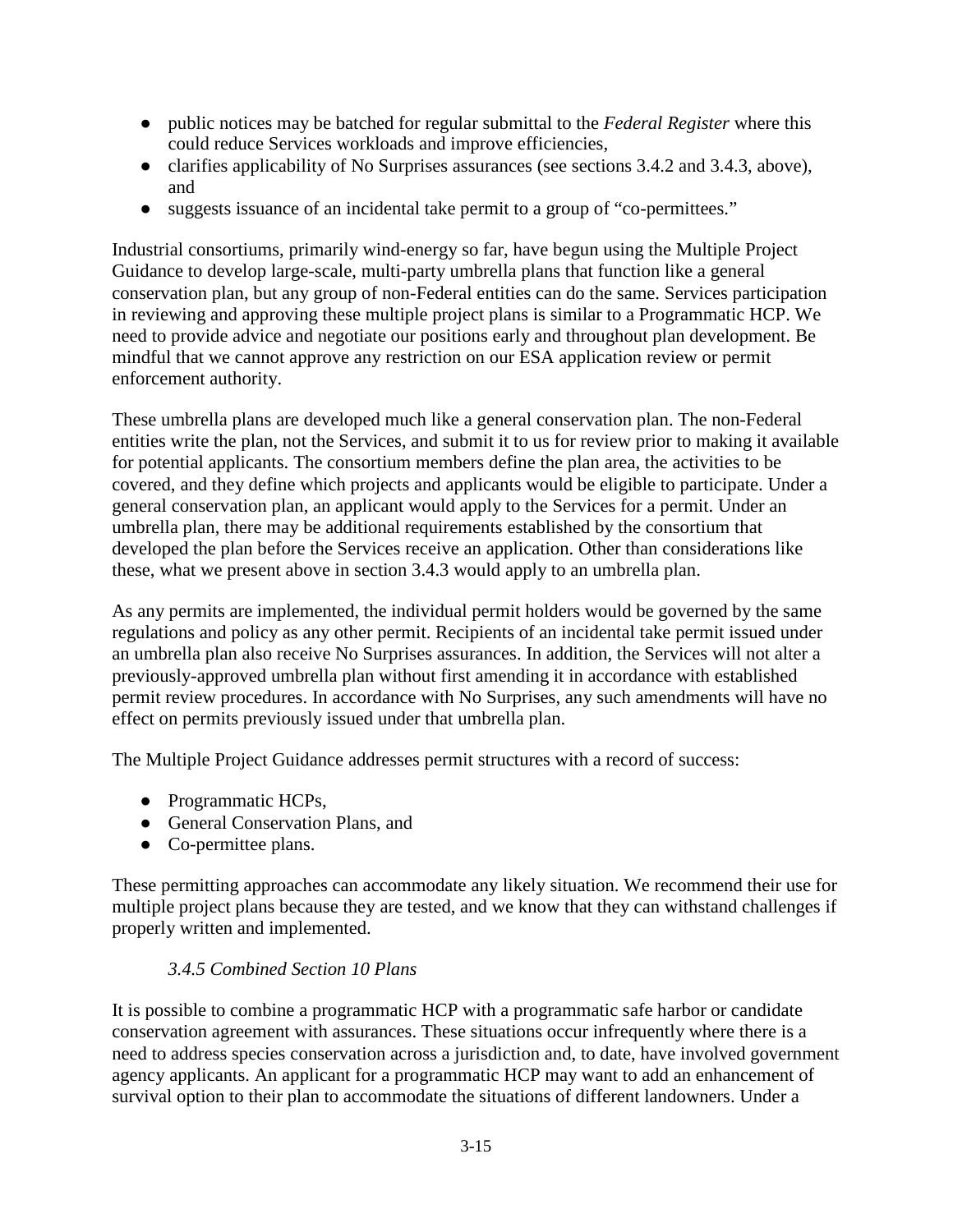combined programmatic plan, potential enrollees might have the choice of incidental take coverage, or enhancement of survival coverage depending on the nature of the activity and its proposed timing.

For an individual landowner, their take of a species might fit an HCP option, or it might fit a safe harbor, but the landowner needs to choose the appropriate conservation plan. The same activity cannot be covered under more than one section 10 incidental take authority for listed species. However, if a landowner has both listed and at-risk or candidate species on their property, it may be appropriate to enroll them under a candidate conservation plan option and one of the other programs for listed species. Combined section 10 program plans must carefully consider the regulatory and policy requirements for enhancement of survival permits as provided in separate policy and guidance for those programs (Table 3.5.2).

The Georgia Statewide red-cockaded woodpecker plan offered potential participants an HCP and a safe harbor option. There are also a handful of combined programmatic safe harbor and candidate conservation agreements.

# *3.4.6 Integrated Plans*

The development of a Habitat Conservation Plan provides landscape level planning for a community, county, or even a State. It can set the future path for development (along with county and city growth plans) and conservation. It can also set-up the side-boards or best management practices (BMPs) through its conservation program for various kinds of development and activities within the plan area. This can also facilitate review of other Federal projects within the plan area because a programmatic HCP provides a programmatic section 7 consultation.

Section 7 and section 10 are not necessarily exclusive of each other. Our intra-Service section 7 consultation provides opportunities for other Federal action agencies to integrate their consultations with that of the Services. A programmatic HCP can incorporate programmatic section 7 consultations with another Federal agency, such as stormwater discharge or wetland fill permits. In some cases, we could cooperate with other Federal agencies to provide a nearly "onestop" regulatory compliance process. It may be appropriate to have the other Federal agency formally cooperate in the NEPA analysis. This interagency cooperation may also be a part of a section 7(a)(1) planning effort, separate from any HCP.

Federal agencies can participate in the initial HCP planning. Alternatively, an established programmatic HCP can provide a framework for other Federal regulatory agencies to request consultation under the intra-Service section 7 consultation with the Services designated as the lead Federal agency. Or, the Federal agency requests consultation with the Services for an action, and incorporates the HCP conservation measures into their Biological Assessment (see more in Chapter 14.12.7, Integrating HCPs and Federal Actions). These three options provide pathways for Federal action agencies to streamline their consultation process by integrating their approaches and compliance with the Habitat Conservation Planning process. However, consultation under section 7 is the Federal agencies' responsibility and therefore, how they approach it is part of their Agency discretion. In other words, how a Federal agency integrates with an HCP is purely that Agencies' decision. The Services or the Applicant cannot force a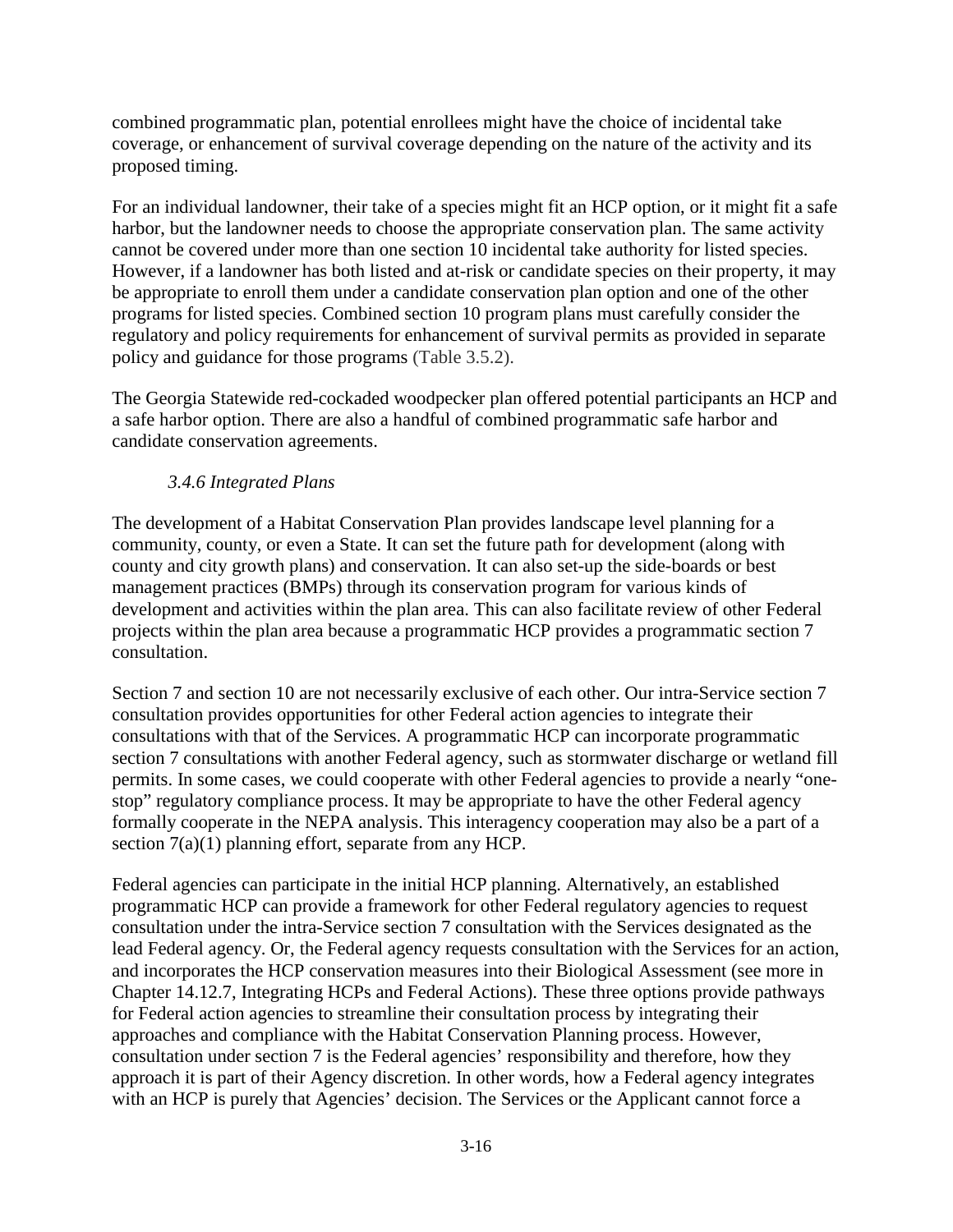Federal agency to participate or define how the Agency will participate in the HCP planning process.

Integration with other Federal agency actions will complicate and add time to how long it takes to develop an HCP; however, there may be time saved in implementation of the covered activities to receive regulatory permission to proceed with projects. Careful consideration should be given before deciding to integrate or not integrate with other permit programs. Begin coordination with affected Federal agencies as early as possible.

**Helpful Hint: To successfully integrate HCP planning with other Federal actions, both the applicant and the Federal agency must be willing to enter into the planning process. Also, consider whether there are sufficient resources (such as jurisdictional wetlands) in the HCP analysis area to justify the effort of integrating HCPs and Federal actions.**

# *3.4.7 Permit Severability and Implementation Oversight of Programmatic Enrollees*

In any permit structure, the Services and the applicants must consider roles and responsibilities so that any incidental take permit is enforceable, and that each permittee, or enrollee in a programmatic plan, can be held responsible for their respective implementation obligations. As the number of applicants and potential enrollees increases, these considerations become more vital to successful implementation of the plan.

Permit severability refers to the ability to suspend or revoke any one permit without jeopardizing the take authorization of other permittees. Permit severability essentially divides a plan into separate administrative processes/responsibilities, different covered species, different activities, or geographically by jurisdiction into multiple sub-plans with discrete roles for each applicant. The Services, before issuing a permit, must find that each piece of the plan is viable on its own without relying on the other pieces of the plan. While this makes it much simpler to determine how to proceed should a permittee relinquish its permit, the analyses required before issuing the severable permit may be greatly increased as we make a permit decision for each applicant.

As appropriate, divide activities and responsibilities among the applicants in the HCP(s) and incidental take permit(s). Incorporate procedures into implementation planning for when circumstances change to deal with potential compliance problems. As described below, it may be necessary for a group of non-government co-applicants to create appropriate legal instruments to allocate the rights and responsibilities of each co-permittee in order to achieve severability.

Although permit severability is highly beneficial for the Services and the applicants, it is not mandatory. There may be situations where conservation strategies rely on all permittees. Note that programmatic and general conservation plan structures achieve severability through individual local authorizations (or certificates of inclusion), or via individual incidental take permits under a general conservation or umbrella plan.

The Services' oversight of a programmatic HCP extends directly to the permittee. We normally do not have direct oversight of the enrollees (in any recipients of certificates of inclusion), or others covered by, that programmatic plan. Enrollees and other covered individuals are governed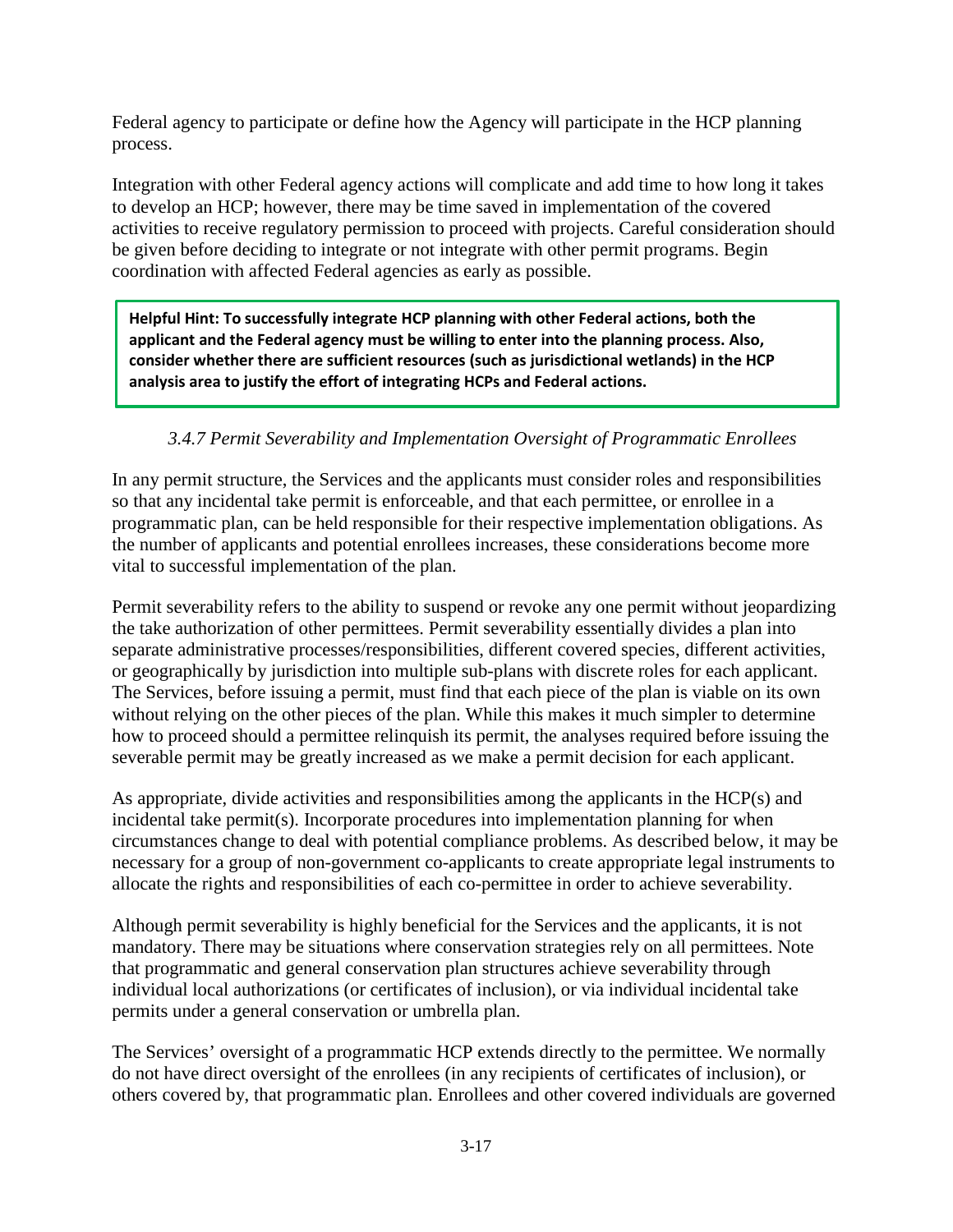by the procedures established by the HCP and the permit, as expressed in their certificate of inclusion, and by the local laws governing activities addressed by the HCP. In the absence of a certificate of inclusion, individuals under the jurisdiction of the master permittee will have incidental take coverage conveyed to them by a building permit, septic percolation test, occupancy certificate, or similar local authorization. Whether by certificate of inclusion, or by some local authorization, the method by which a master permittee conveys incidental take authority to individual participants in a programmatic plan must be described in the HCP or incidental take permit. The HCP or the permit should also provide a mechanism that allows us to ensure the permittee issues any local authorizations in line with the required conservation measures.

## **3.5 What Types of Activities Can be Covered in an HCP?**

Any land use or management regime can be considered for HCP coverage. However, we must carefully consider which activities should be covered and the applicant's need for an incidental take permit, whether or not it would be prudent to expand the proposed covered activities, versus the time and cost investment to do so. While it may be prudent to limit the scope of covered activities for an HCP for a single land owner, it may be just as prudent to expand the range of covered activities for a large scale, or programmatic, HCP when we will spend substantial time and funds preparing an HCP. Covered activities should address emergency responses to predictable or likely hazards in a given area (e.g., wildfires, tropical storms, etc.). However, we cannot cover take due to illegal activities like oil spills or waste water releases. These can be addressed as changed circumstances, but any take of listed species and the mitigation of effects would be addressed under other authorities, such as the Federal Water Pollution Control Act or Natural Resource Damage Assessment and Restoration Act (see the [HCP Handbook Toolbox\)](https://www.fws.gov/endangered/what-we-do/hcp-handbook-toolbox.html#Ch3).

## *3.5.1 Otherwise Lawful*

To be eligible for an incidental take permit, any taking of listed wildlife must be incidental to otherwise lawful activities. While Chapter 5 discusses covered activities, there are things you can consider early in the process to avoid potential pitfalls.

"Otherwise lawful" is a key factor in determining whether we can cover an activity in an HCP. This means that applicants must have the legal authority to successfully conduct the proposed activity in order to meet issuance criteria. The Services may accept an applicant's assertions of lawfulness (see the certifications made in section D.2 on the FWS application form).

For most activities we consider in HCP review, the Services can readily accept an applicant's certification regarding the lawfulness of their activities. Typical construction, timber management, mineral extraction, or other land management activities usually do not raise questions of lawfulness. For such routine activities, we must stay mindful that we do not enforce State and local laws authorizing the activity. This means that we do not generally evaluate an applicant's compliance with local requirements (though we may refer an applicant's noncompliance to appropriate authorities), nor do we second guess a local jurisdiction's interpretation or enforcement of its requirements.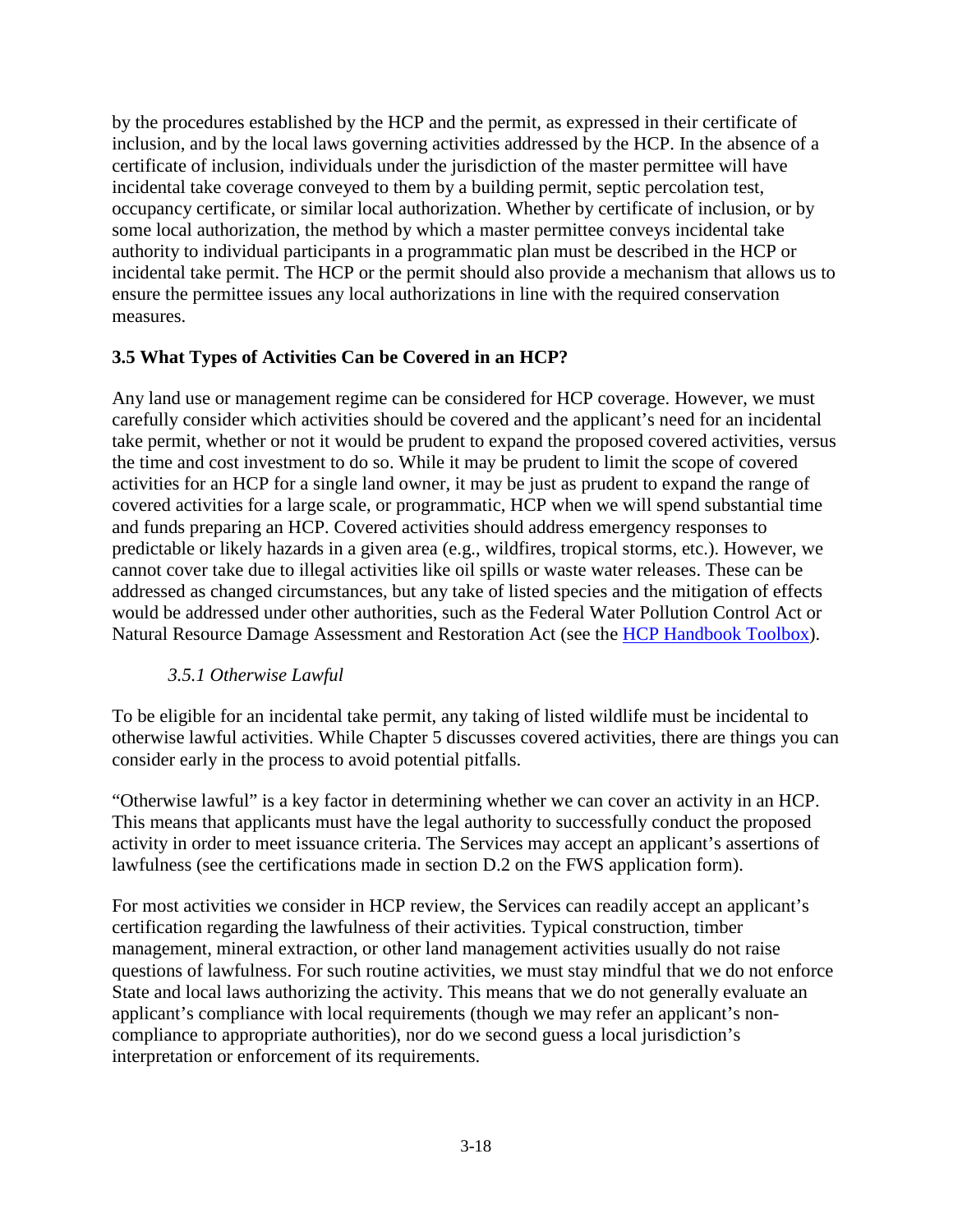Such questions may become more important when the activity under consideration is controversial, such as a community that allows vehicles on a beach, or a State's fur trapping program. If there is local controversy or political dispute over the covered activity, we may need to ask the applicant for an explanation of their authority concerning covered activities. Having the applicant provide this background will help define our Federal action (see Chapter 13.3.2).

## *3.5.2 Enhancement of Survival Permits Do Not Substitute for an HCP*

While the Services should strive to assist applicants with their specific needs, we must not use HCPs, safe harbors, candidate conservation agreements with assurances, or research/recovery permitting interchangeably. An HCP may incorporate some research, survey, or management activities that might separately be authorized appropriately by a recovery permit (see section 3.5.5, below), but staff must not try to expedite an incidental take application by attempting to make it something it is not. Neither should we try to use a recovery permit as an interim measure (section 3.5.6) to allow an early project start before an HCP is fully developed and reviewed. A research project must stand on its own merits to meet section  $10(a)(1)(A)$  issuance criteria.

Likewise, safe harbor enhancement of survival permit applications must also meet certain criteria. These are voluntary agreements where the purpose is to undertake beneficial actions on behalf of covered species for a period of time to elevate the covered species status above an agreed-upon baseline. After the permittee's land management has improved habitat for the covered species ( i.e., elevated the baseline), the safe harbor permit authorizes a specific amount of take that may occur in the future if the permittee returns habitat conditions to the baseline. Attempts to creatively schedule mitigation, or to over-compensate the impacts, will not transform an HCP situation into an appropriate safe harbor situation. Generally, an HCP is needed for a landowner whose first interest is to develop, harvest, or convert the habitat on their property. A safe harbor is more appropriate for a landowner who wants to maintain their management options into the future if their current or contemplated management regime enhances, or could enhance, listed species habitat.

A candidate conservation agreement with assurances (CCAA) functions similarly to a safe harbor in that the purpose is to provide a conservation benefit to the covered species. A CCAA is appropriate for a landowner who wants to maintain their management options in case a candidate species is listed in the future and is willing to address the threats to the species on their property. A landowner who wants to develop, harvest, or convert habitat now generally would not be eligible for a CCAA. In this situation, we could cover the candidate species under an HCP as if the species were listed, but only if there are also currently-listed species affected by the project. We cannot approve an HCP without at least one listed animal species.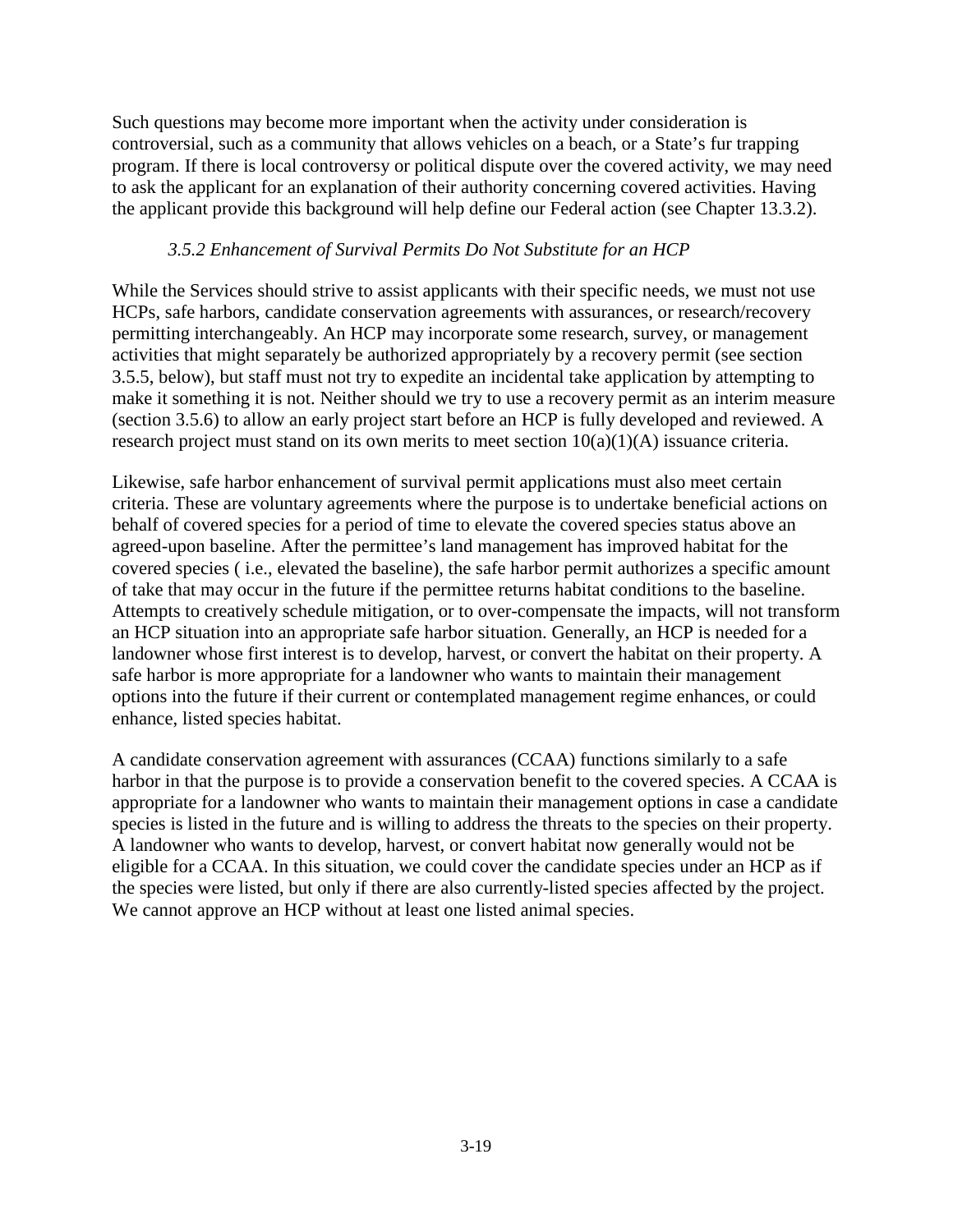| Endangered Species Act, section 10(a)(1)(A) Permits                                                                                                   |                                                                                                                                               |                                                                                                                                                                               |                                                                                                                                                                                                              | <b>Endangered Species</b><br>Act, section<br>$10(a)(1)(B)$ Permits                                                                                 |
|-------------------------------------------------------------------------------------------------------------------------------------------------------|-----------------------------------------------------------------------------------------------------------------------------------------------|-------------------------------------------------------------------------------------------------------------------------------------------------------------------------------|--------------------------------------------------------------------------------------------------------------------------------------------------------------------------------------------------------------|----------------------------------------------------------------------------------------------------------------------------------------------------|
| Scientific<br>purposes                                                                                                                                | Enhancement of propagation or survival                                                                                                        |                                                                                                                                                                               |                                                                                                                                                                                                              | Incidental take                                                                                                                                    |
|                                                                                                                                                       |                                                                                                                                               | Safe harbor<br>agreement                                                                                                                                                      | Candidate<br>conservation<br>agreement with<br>assurances                                                                                                                                                    |                                                                                                                                                    |
| or 222.308                                                                                                                                            | Application requirements at 50<br>CFR 17.22(a)(1), 17.32(a)(1),                                                                               | Application<br>requirements at 50<br>CFR $17.22(c)(1)$ and<br>17.32(c)(1)                                                                                                     | Application<br>requirements at 50<br>CFR 17.22(d)(1)<br>and $17.32(d)(1)$                                                                                                                                    | Application<br>requirements at 50<br>CFR 17.22(b)(1),<br>$17.32(b)(1)$ , or<br>222.307                                                             |
| Applicant<br>wants to<br>conduct<br>research,<br>status<br>surveys,<br>captive<br>studies,<br>project<br>planning,<br>etc.                            | Applicant wants<br>to benefit ESA-<br>listed species.                                                                                         | Applicant wants to<br>manage lands to<br>provide a net<br>conservation benefit<br>for ESA-listed<br>species, and to make<br>use of those lands in<br>the future.              | Applicant wants to<br>manage lands to<br>provide a net<br>conservation<br>benefit for unlisted,<br>at-risk species, or<br>candidates for ESA<br>listing, and to make<br>use of those lands<br>in the future. | Applicant wants to<br>make use of lands<br>under their control.                                                                                    |
| Permit<br>authorizes<br>harassment,<br>capture,<br>retention,<br>harm, etc.,<br>for scientific<br>activities in<br>support of<br>species<br>recovery. | Permit<br>authorizes land<br>management,<br>education,<br>captive<br>population<br>management,<br>etc., in support<br>of species<br>recovery. | Permit authorizes land   Permit authorizes<br>management and<br>incidental take that<br>may occur in<br>accordance with the<br>Agreement (including<br>a return to baseline). | land management<br>and incidental take<br>that may occur in<br>the future in<br>accordance with the<br>Agreement.                                                                                            | Permit authorizes<br>incidental take and<br>requires mitigation<br>and monitoring that<br>can include scientific<br>and enhancement<br>activities. |

# **Table 3.5.2. Endangered Species Act, section 10(a)(1) permits.**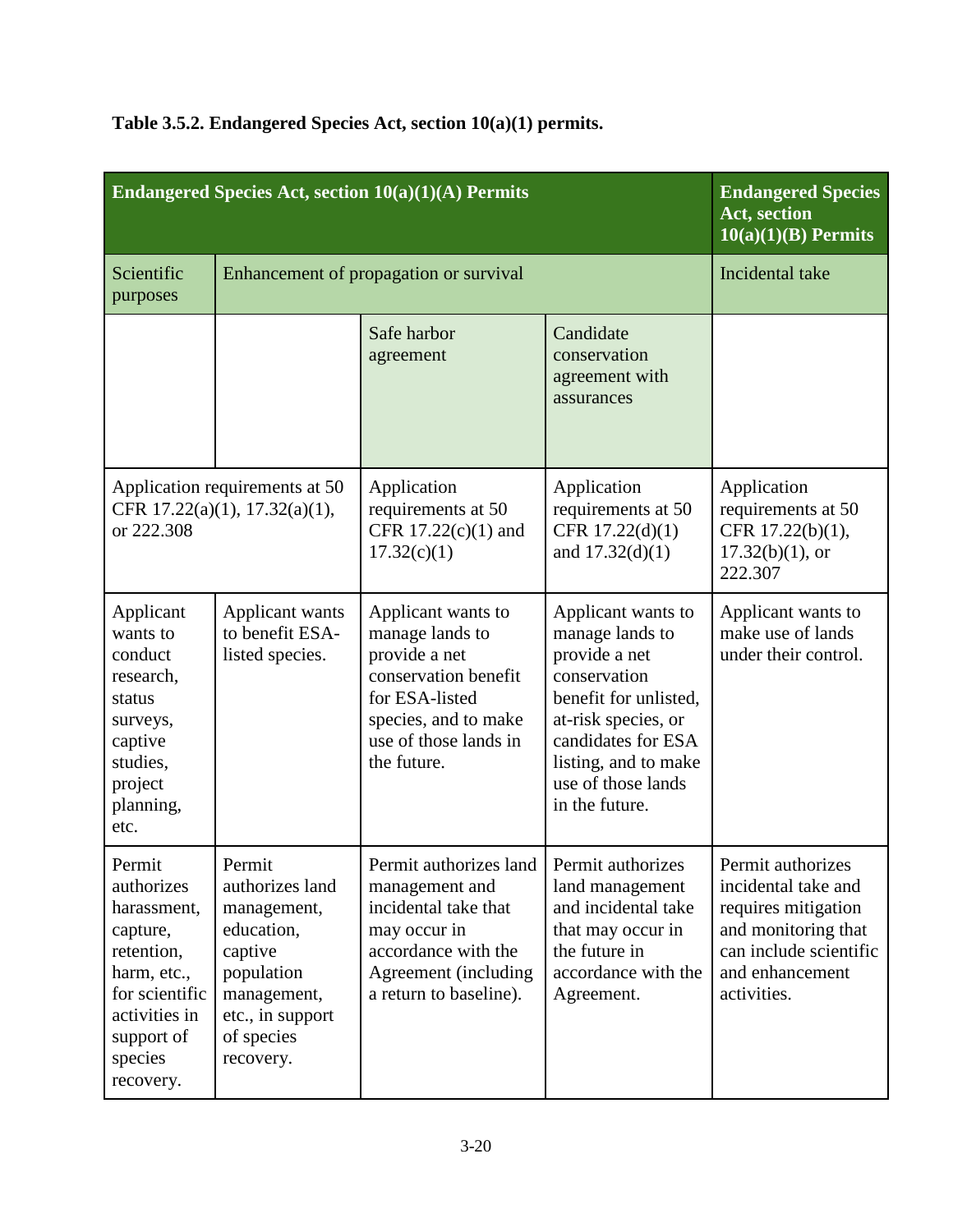#### *3.5.3 Accommodating State Requirements*

As noted in Chapter 2.2.5, we should consider State interests as we advise applicants and write incidental take permit conditions. We can adopt State requirements into incidental take permit conditions that may be more restrictive than the Services' when States are implementing their requirements in accordance with their section 6 agreement, or as provided by the Migratory Bird Treaty Act (MBTA) and Bald and Golden Eagle Protection Act (BGEPA) (see the [HCP](https://www.fws.gov/endangered/what-we-do/hcp-handbook-toolbox.html#Ch3)  [Handbook Toolbox\)](https://www.fws.gov/endangered/what-we-do/hcp-handbook-toolbox.html#Ch3). However, we should not adopt State requirements whenever they are not consistent with our authorities under ESA, MBTA, and BGEPA, and our obligations under NHPA and NEPA.

## *3.5.4 Section 7 Programmatic Consultations*

Non-Federal activities that have a Federal nexus, such as a required Corps wetland permit or Federal Energy Regulatory Commission (FERC) (see the [HCP Handbook Toolbox\)](https://www.fws.gov/endangered/what-we-do/hcp-handbook-toolbox.html#Ch3) license may not need a section 10 incidental take permit because a section 7 consultation with the Federal agency can provide incidental take coverage to the non-Federal entity seeking the permit. Still, a programmatic HCP gives us an opportunity to:

- combine other Federal regulatory programs into an overarching interagency planning effort (section 3.4.7, above),
- supplement coverage of a project's incidental take when another Federal agency does not exert jurisdiction over a project's full scope of interrelated and interdependent effects, plus
- provide the section 10 additional benefit of No Surprises assurances to permittees versus section 7 where No Surprises assurances are not available.

## *3.5.5 Research or Recovery Permits*

Other activities that the applicant may need to include in their requested take are activities that may result in additional incidental take related to monitoring the status of the species for the HCP, measuring the covered take, and any mitigation. For example, many incidental take permits require surveys of the covered species for a certain period, or for the life of the permit, to ascertain that take is not exceeded or to monitor the species status within the HCP plan area. Although take due to such activities should be covered by the incidental take permit as a covered activity of the HCP, the Services must also consider the qualifications of those who would perform such work, and we must establish methods and protocols for it. Generally, it is more efficient for us and the applicant to rely on hiring consultants whose qualifications have already been reviewed and approved under an ESA section 10(a)(1)(A) research permit review. Likewise, it may be more efficient to take advantage of methods and protocols already established through the research permits program.

## *3.5.6 No Temporary Authorization of Incidental Take*

The Services sometimes receive requests from HCP applicants for temporary or interim incidental take authorization for the period while they develop an HCP. This situation most often occurs during the development of complex or programmatic plans. There is no alternative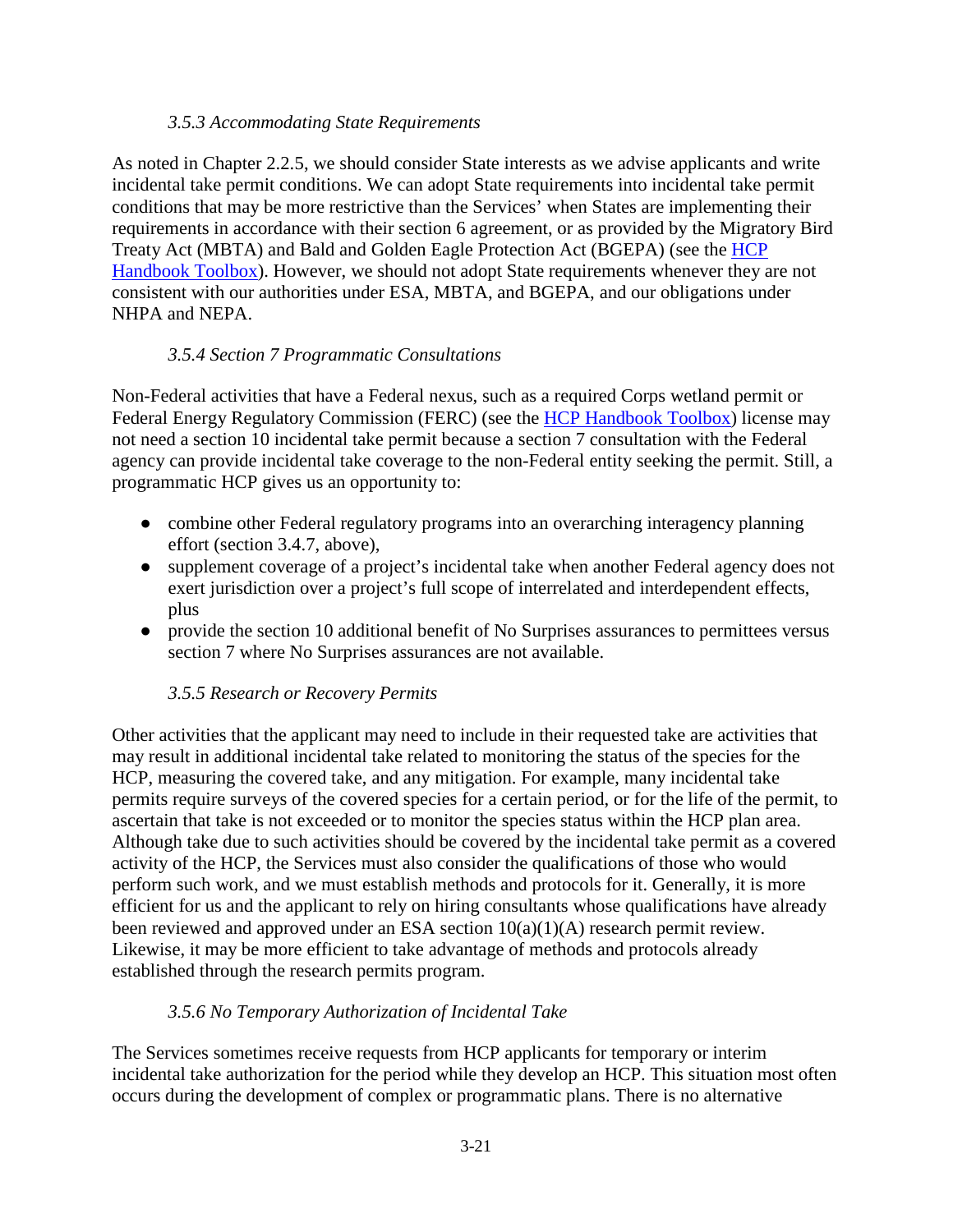instrument to provide temporary or interim incidental take authority in anticipation of issuing an incidental take permit. For applicants under time constraints relative to take coverage and the HCP planning process, the Services should:

- reach out early to applicants to avoid such situations,
- $\bullet$  delineate allowable activities that do not cause take nor compromise our section  $7(d)$ requirements,
- recommend interim take avoidance measures that may allow applicants to move forward with limited project activities,
- provide information in a timely manner, and
- conduct timely review of documents.

During the application process the applicant does not have ESA authorization for any take and therefore may be liable if take occurs. At any point in the application process prior to issuance of any incidental take permit, applicants may be subject to enforcement actions for any take (or potential take) of listed species under section 9. Under limited circumstances, for projects with long-term, ongoing take, and when applicants are working with the Services in good faith to obtain coverage for the take, we will consider the applicant's participation in the ITP application process in making decisions about bringing enforcement actions and about appropriate penalties.

If requests for interim take solutions occur while negotiating and planning large-scale, programmatic HCPs, one potential solution is to instead consider individual applications for incidental take permits. The immediate needs of individual landowners will compete for Services resources and individual permits might risk the incentive for a programmatic plan. However, this solution may get incidental take coverage in place more quickly for applicants that have more immediate needs for take coverage. When we issue individual permits ahead of a programmatic plan, the individual permits must stand on their own and meet ESA requirements. HCP staff should consider batching applications together to share common NEPA and section 7 analyses, and creating "fill-in-the-blank" templates of HCPs and findings.

## *3.5.7 Advance Mitigation*

As with all mitigation proposals, advance mitigation must be approved by the Services, but it is negotiated and memorialized in an agreement instrument (e.g., letter of agreement, acquisition letter, memorandum of agreement (MOA), memorandum of understanding (MOU), points of agreement, or similar) (see the [HCP Handbook Toolbox\)](https://www.fws.gov/endangered/what-we-do/hcp-handbook-toolbox.html#Ch3) before an HCP is developed and implemented. Advance mitigation must meet the same requirements as other types of mitigation, but implementation may begin during HCP development as soon as we have an agreement.

**Helpful Hint: Although we will consider advance mitigation when we make a permit decision, the advance mitigation agreement is not a guarantee of HCP approval or permit issuance. In addition, the advance mitigation may not fully offset the impacts of the taking requested in the final HCP. The applicant needs to understand that any advance mitigation is at their own risk.**

There are many reasons advance mitigation may benefit the applicant, the Services, and the covered species. Purchasing lands for mitigation may be less costly for the applicant if purchased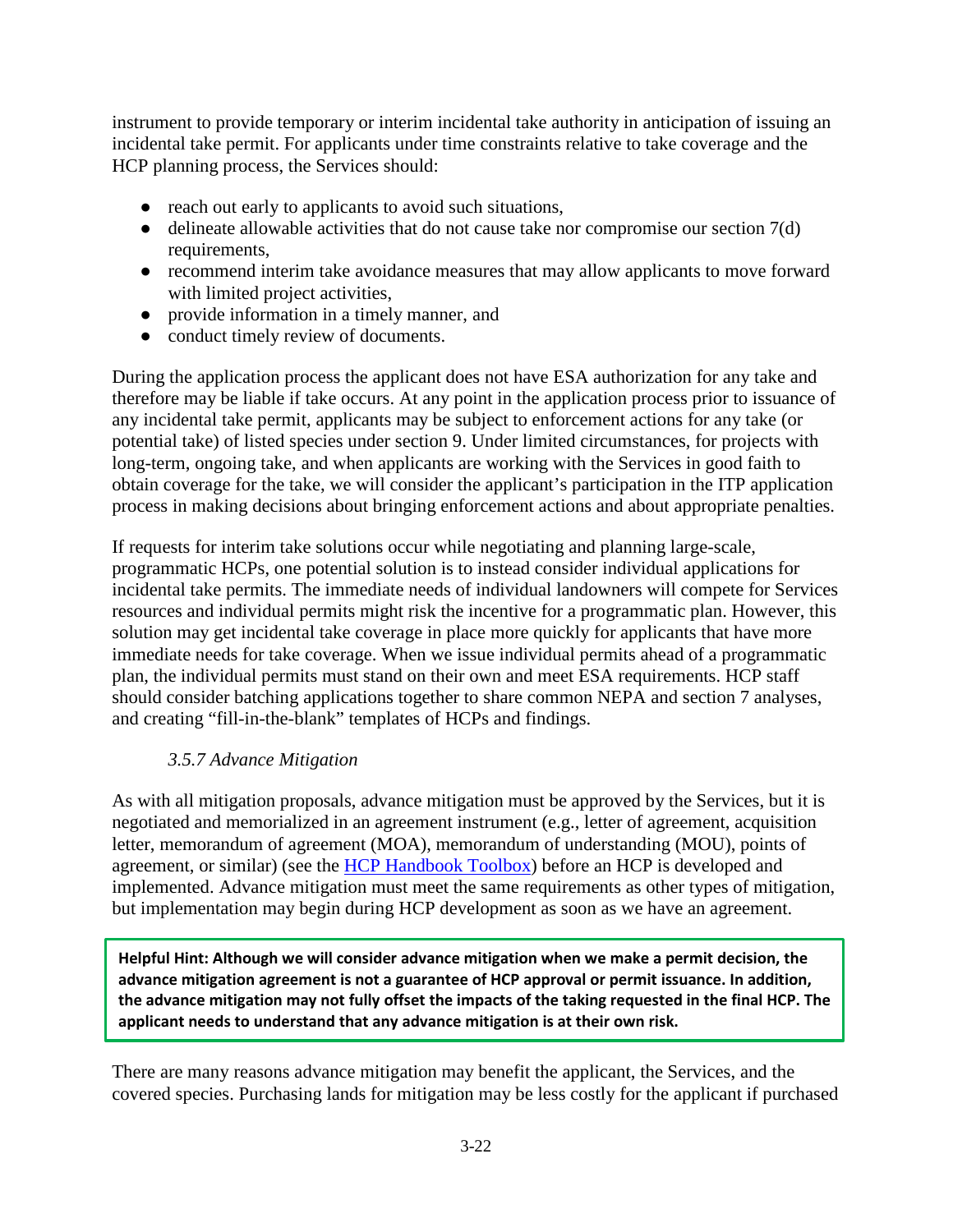early before prices increase or when prices temporarily drop. If important lands are under development pressure, they may not be available for purchase, or available at a reasonable price, at a later date. Managing lands for optimal covered species habitat may be necessary to provide the applicant with the best mitigation ratio (if value of habitat will lessen without management). In most cases, the earlier mitigation is put into place, the more benefit it provides for the covered species (e.g., because it offsets, or at least lessens, temporal impacts).

One way applicants with long-term, ongoing take can show good faith during HCP development is to develop and implement agreed-upon advance mitigation.

In some rare cases, lands have been set aside for conservation purposes (e.g., recharge zone lands put under a conservation easement to protect water resources, lands set aside and protected as a buffer for a military base or State refugia) and an applicant will ask to use it as mitigation for an HCP under discussion. Generally, these lands are not eligible for inclusion as mitigation for the HCP because the mitigation has already occurred and will not provide any additional benefit to the covered species or because any benefits to covered species are incidental or both. Even if the original purpose was to benefit a covered species, it was not intended as mitigation for the HCP under discussion. However, the Services may accept these lands for mitigation purposes if there are additional measures planned to specifically meet the needs of covered species (a mitigation measure is additional when its benefits improve upon the baseline conditions of the affected resources in a manner that is demonstrably new and would not have occurred without the mitigation measure). For example, land set aside for recharge is to be left in its natural state to protect water resources, but the applicant agrees to burn underbrush on a regular basis to provide additional habitat for early-successional species (e.g., black-capped vireo) or one that needs mature pine forest with very open understory (e.g., red-cockaded woodpecker).

One great example of advance mitigation is the Pima County Multi-Species Conservation Plan's (MSCP) Maeveen Marie Behan Conservation Lands System (CLS) that is used to direct development-related impacts away from sensitive natural resources. Most projects (regardless of whether they are in or out of the CLS) are subject to protocols or regulations that seek to avoid, minimize, or mitigate impacts to on-site sensitive resources (e.g., floodplains, riparian areas, native vegetation) as well as promote a project design that avoids and minimizes impacts to offsite resources (e.g., surface and groundwater). Based on an early agreement with the Services, Pima County, over a decade or so before their permit was issued, actively acquired a land portfolio to rely upon as mitigation for impacts resulting from Covered Activities. At the time of permit issuance, they had purchased or put conservation easements on approximately 95 percent of the 116,000 acres they expected to need as mitigation over the 30-year term of the permit. For more information on the Pima County MSCP and advance mitigation program, go to the [HCP](https://www.fws.gov/endangered/what-we-do/hcp-handbook-toolbox.html#Ch3)  [Handbook Toolbox.](https://www.fws.gov/endangered/what-we-do/hcp-handbook-toolbox.html#Ch3)

## **3.6 Going Fast by Starting Slowly**

Taking the necessary time at the beginning to thoroughly plan how the HCP will be developed and ultimately implemented pays dividends in the long run. Once the decision is made by the Services and the applicant to develop an HCP, the temptation may be to dive in and start writing the HCP, but this is not always efficient. We should carefully consider and plan the *process* to develop the HCP before starting the writing.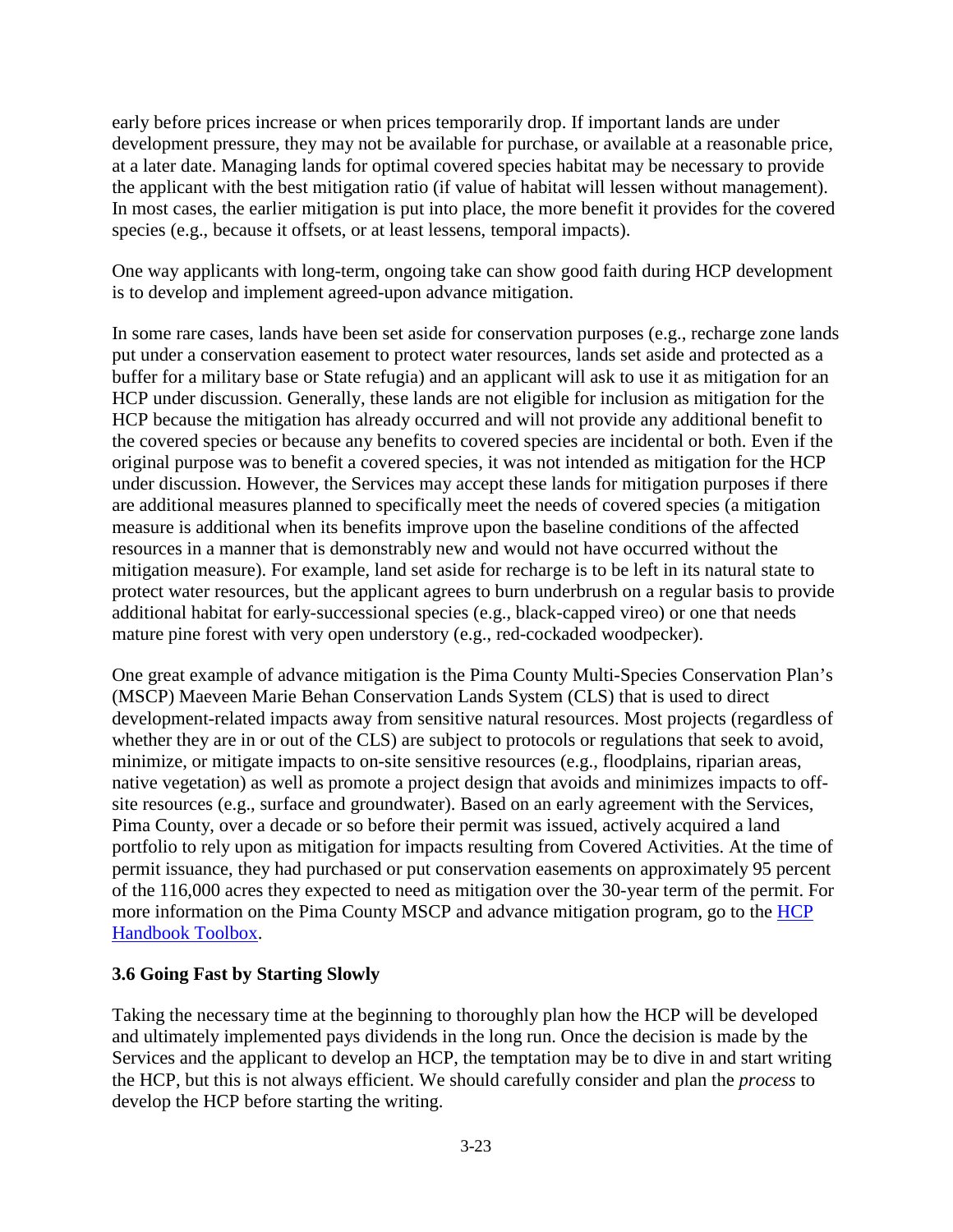The Services and the applicant need to develop a common understanding of each other's needs and goals for the HCP as well as their respective planning processes. In coordination with the Services, applicants should develop a realistic time schedule to prepare their HCP. The Services should work with the applicant to identify key milestones, such as when the applicant's executive managers need briefings or when their approvals are needed for planning to continue. Applicants should understand the time needed to achieve specific milestones associated with the incidental take permitting process. Important schedule components are the necessary review periods needed by the Services and their legal counsels at different points throughout the development and approval processes. Note that several later components of these processes are contingent upon the adequacy of the draft HCP, so any deficiencies will inevitably cause delays in submitting the final application package for processing. Finally, adhering to the agreed upon timelines is a critical success factor for all parties, as even minor delays can accumulate and create major delays by the end of the process.

As a possible framework for initiating these discussions, consider filling out the "Getting Started" questionnaire we offer below (or a similar tool adapted to circumstances) before the development of the HCP begins. This may not be as helpful in a smaller, single-applicant plan, but this framework will definitely assist with programmatic or multi-party plans. The questionnaire can help to develop a common understanding between the Services and the applicant on what type the HCP will be, the process to develop the plan, and the level of commitment for its development. The questionnaire need not be binding or set in stone, instead it should be a tool completed voluntarily that guides the development of an HCP.

| <b>Sample HCP "Getting Started" Questionnaire</b>                                                                      |  |  |  |
|------------------------------------------------------------------------------------------------------------------------|--|--|--|
| HCP name:                                                                                                              |  |  |  |
| Items for the Service and applicant to answer together                                                                 |  |  |  |
| Has the Service given an HCP 101 presentation to the<br>applicant? If so, did it answer the applicant's key questions? |  |  |  |
| What are the applicant's broad goals for the HCP?                                                                      |  |  |  |
| What are the general conservation goals of the Service for the<br>HCP?                                                 |  |  |  |
| What is the general area the plan will cover?                                                                          |  |  |  |
| What species are being considered for coverage?                                                                        |  |  |  |
| What types of activities may have effects on species?                                                                  |  |  |  |
| What types of conservation activities are being considered?                                                            |  |  |  |
|                                                                                                                        |  |  |  |

# **Table 3.6. Getting Started Questionnaire to Be Used Early in HCP Development.**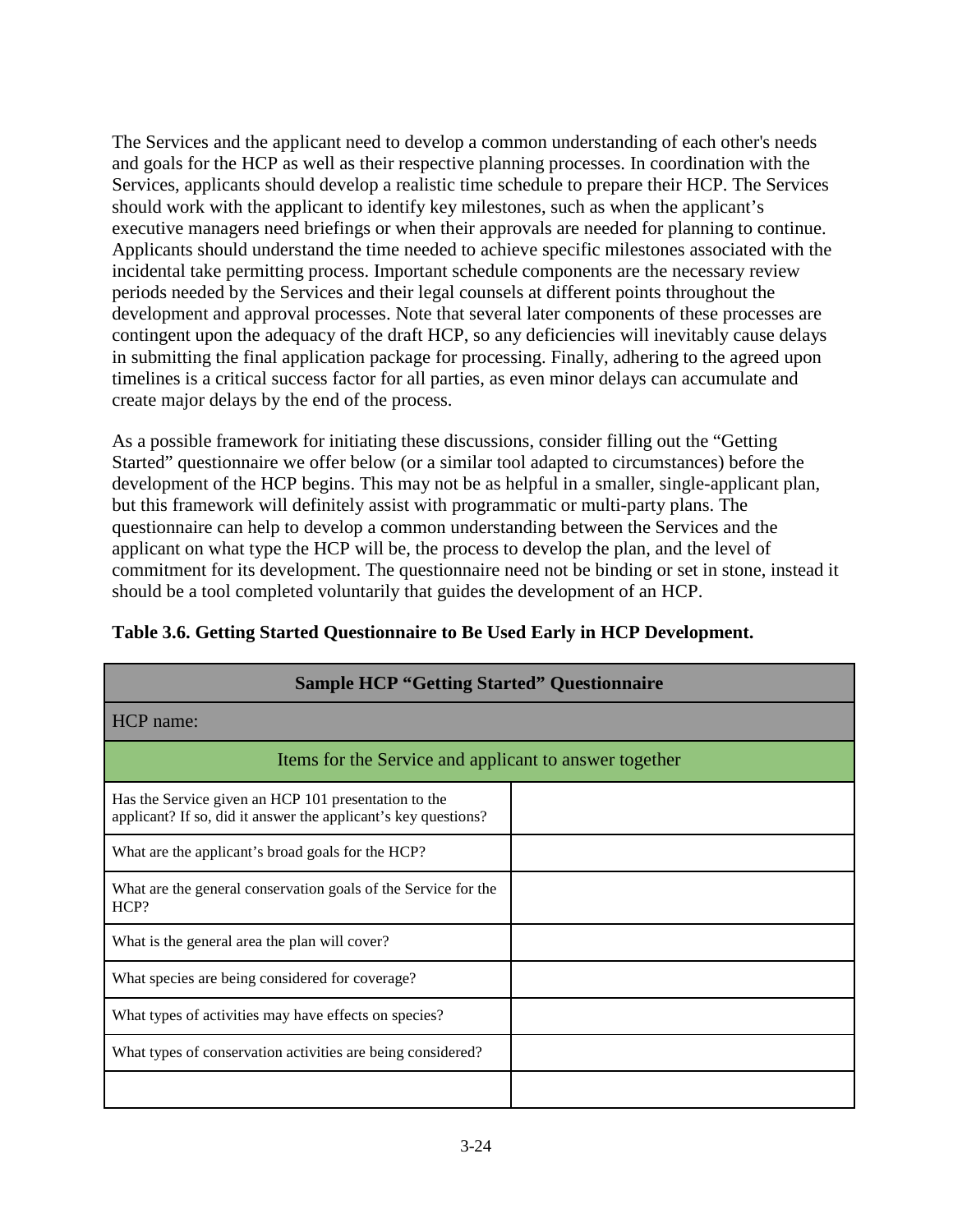| What key existing data, or plans can help inform development<br>of this plan? (e.g. political, economic, social, environmental,<br>climatic, etc.)                                                              |  |
|-----------------------------------------------------------------------------------------------------------------------------------------------------------------------------------------------------------------|--|
| What key information may be needed, but is unavailable?                                                                                                                                                         |  |
| What is known about the species and area in relation to<br>climate change effects?                                                                                                                              |  |
| Is the plan area likely to provide refugia or movement<br>corridors for species vulnerable to climate change effects that<br>are either within the plan area, or that might now exist outside<br>the plan area? |  |
| Has a simple checklist of the specific information needs of the<br>Service to complete the BO, make findings, and issue permits<br>been developed and attached to this questionnaire?                           |  |
| What is a reasonable timeframe for this plan to be completed?                                                                                                                                                   |  |
| Has a rough timeline been created for key milestones of the<br>plan development?                                                                                                                                |  |
| Has a dispute resolution process been developed and attached<br>to this planning agreement?                                                                                                                     |  |
| In addition to the ESA permit being sought, are there other<br>Federal permits or regulatory processes that need to be<br>considered?                                                                           |  |
| Has a rough budget for preparation of the HCP been<br>developed and attached to this questionnaire?                                                                                                             |  |
| Has the Service informed the applicant about funding<br>opportunities (including section 6)?                                                                                                                    |  |
| Who are the key stakeholders that should be included in the<br>development process?                                                                                                                             |  |
| How will key stakeholders be included in the development<br>process?                                                                                                                                            |  |
| Who are the key stakeholder experts who can be brought in to<br>help develop the conservation strategy?                                                                                                         |  |
| How will plan development be funded?                                                                                                                                                                            |  |
| How might plan implementation be funded?                                                                                                                                                                        |  |
| What permit duration is being sought and why?                                                                                                                                                                   |  |
| Who and how will data be managed that is developed for this<br>plan?                                                                                                                                            |  |
|                                                                                                                                                                                                                 |  |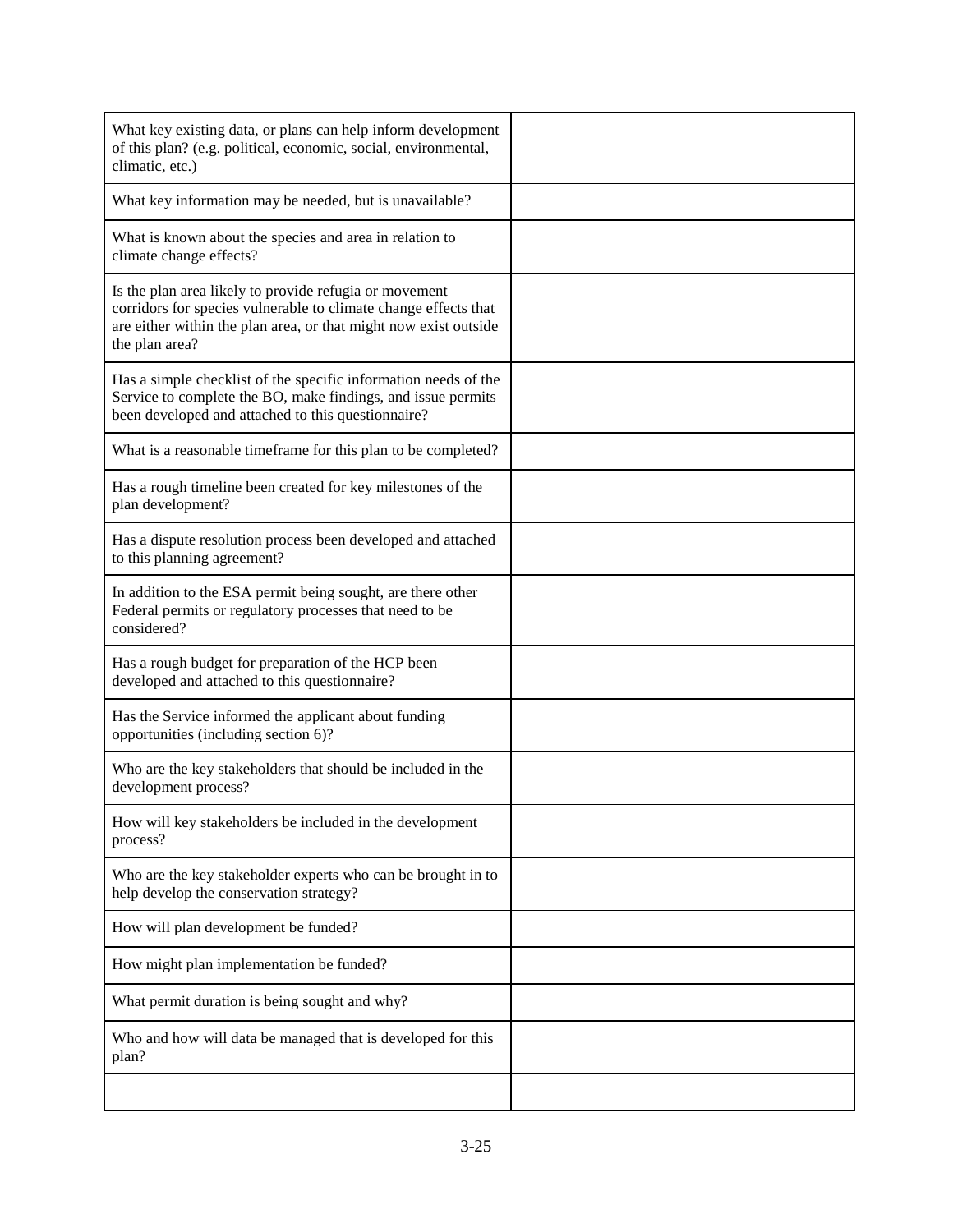| Has a data sharing plan been developed between the applicant<br>and the Service?                                                           |  |  |  |
|--------------------------------------------------------------------------------------------------------------------------------------------|--|--|--|
| How will interim decisions be memorialized?                                                                                                |  |  |  |
| How will legal counsel be involved in the process?                                                                                         |  |  |  |
| How will decisions be documented clearly?                                                                                                  |  |  |  |
| For the Applicant to Answer                                                                                                                |  |  |  |
| Who will be the applicant's primary project manager<br>and point of contact? How much time will he/she<br>commit?                          |  |  |  |
| Who will be the decision makers for the applicant?                                                                                         |  |  |  |
| How will elected officials and senior managers be<br>involved in plan development?                                                         |  |  |  |
| How will the applicant staff be involved in development<br>of the HCP?                                                                     |  |  |  |
| For the Services to Answer                                                                                                                 |  |  |  |
| Who will be the decision makers for the Services?                                                                                          |  |  |  |
| Who is the primary liaison for working and<br>communicating with the applicant?                                                            |  |  |  |
| When multiple field offices or regions of the Services<br>are involved, how will these different offices and<br>regions interact?          |  |  |  |
| How and when will senior managers be involved in plan<br>development?                                                                      |  |  |  |
| How will the Services staff be involved in the<br>development of the HCP and NEPA?                                                         |  |  |  |
| What workload management arrangements and<br>decisions need to be made to accommodate field staff<br>time for working on the HCP and NEPA? |  |  |  |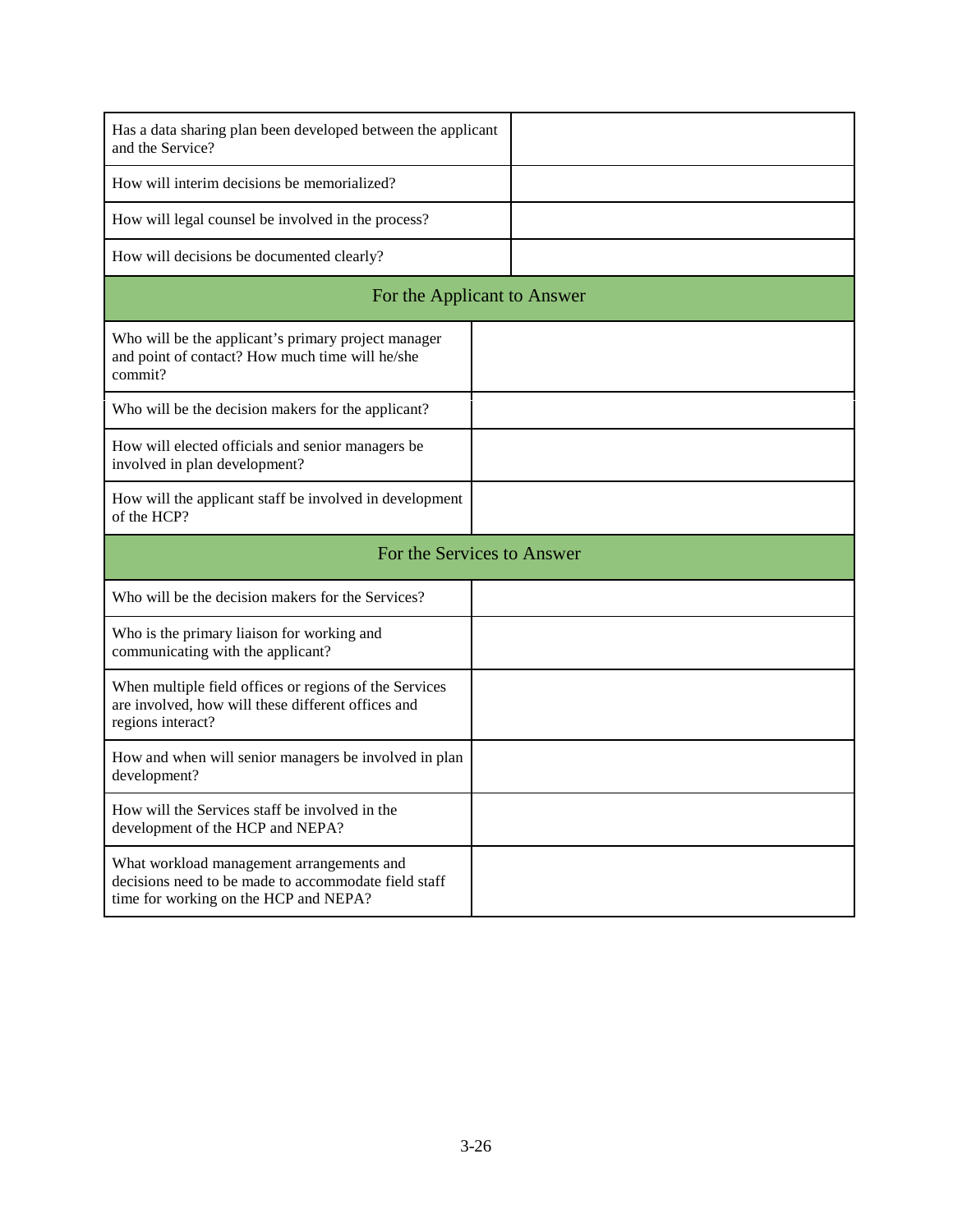#### **Should the questionnaire be signed?**

The Services and applicant must work together to decide if there is value in making the 'Getting Started Questionnaire' (or similar form) more formal by having it signed by both parties. Signing the document may be useful in more complex plans where commitments and process agreements are particularly important.

#### **When to fill out the questionnaire?**

Once the need for an HCP has been determined, the Services and applicant should consider filling in the 'Getting Started Questionnaire.'

#### **How can the questionnaire help with NEPA scoping?**

For HCPs where NEPA scoping through the Federal Register is warranted, completion of the questionnaire may be a good time to initiate scoping with the public. The information in the questionnaire and timing of its completion would be useful to initiate public scoping.

## **3.7 Other Compliance Requirements**

Issuance of an incidental take permit is a Federal action and subject to other Federal laws and regulations. NEPA and NHPA are the two considered in all HCP decisions. The Services must also conduct intra-Service section 7 consultation.

A project proposal may affect other resources for which the Services are responsible. Although an applicant may not be on the "hook" for effects to listed plants, critical habitat, or migratory birds, the Services do have responsibilities for these resources under the ESA or other laws as described below.

To avoid costly delays in a project's implementation, it is extremely important to begin coordinating how these other requirements are addressed with the applicant as early in the project designing process as possible when there is maximum flexibility and no conservation options have been agreed to or eliminated from the mix.

## *3.7.1 Section 7 Intra-Service Consultation*

In addition to the requirements of the section 10 permit regulations, detailed species and habitat information are needed for the section 7 process. All covered species, listed, candidate, or proposed, will need to be assessed under section 7 for impacts and the likelihood of jeopardy and any adverse modification of critical habitat (see Chapter 14.12.1). We can also cover non ESAlisted species in an HCP; if proposed for coverage, they must also be considered in the intra-Service consultation. For species covered by an incidental take permit, the biological opinion informs the "not appreciably reduce the likelihood of the survival and recovery of the species in the wild" issuance criterion (see Chapter 16.1.3).

Information gathered while preparing the HCP can greatly simplify the writing of a biological opinion. This is especially important when non-listed species are involved, since often there is limited information in the Services' files to use for background information.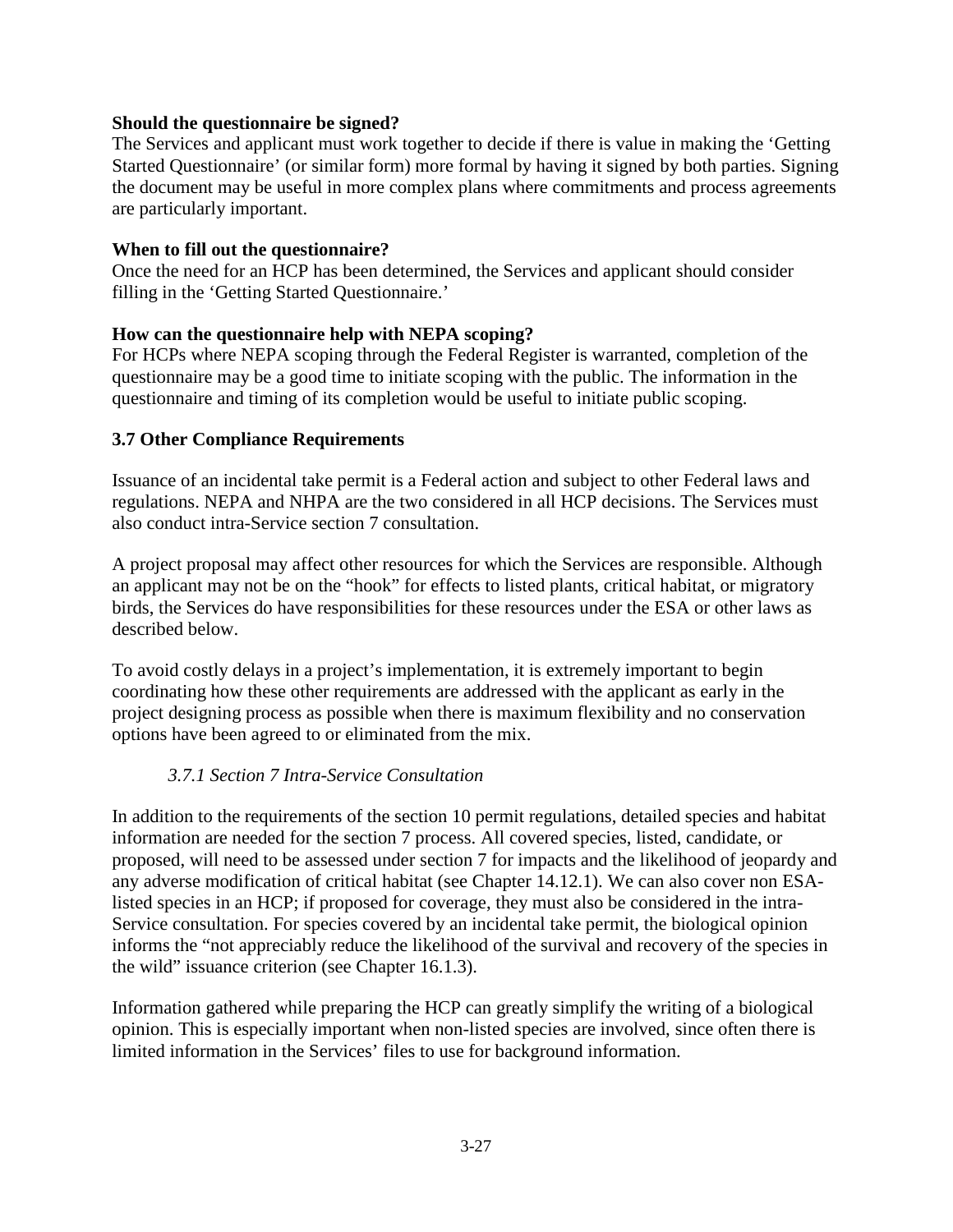If listed species that occur in the plan area are dropped from the covered species list for lack of information, or are not included in the HCP from the onset, they still must be addressed in the intra-Service section 7 biological opinion to determine if they may be adversely affected by the proposed covered activities. If adverse effects to a species are possible, we should encourage an applicant to include them in the HCP and permit application (see Chapter 7). If an applicant ultimately decides against covering a species, they face the risk that we would be unable to process the permit application as all species likely to be taken are to be covered by the permit.

Intra-Service consultation does not formally begin until after a complete application is received. However, there is no need to wait. We should gather information and plan the intra-Service consultation simultaneously with HCP development. As the final draft of the HCP is being compiled, just before submittal of the application, is a good time to review the HCP through the lens of an intra-Service consultation. This can identify previously unidentified gaps in the HCP. See Chapter 14.12.1 for compliance with section 7 for HCPs.

# *3.7.2 Listed Plants and Critical Habitat*

In the Services' intra-Service consultation prepared for its incidental take permit decision, we must analyze and identify measures to conserve listed plant species as well as any designated critical habitat. Like any other Federal agency, the Services may not undertake an action that is likely to jeopardize the continued existence of listed plants, or destroy or adversely modify critical habitat. Although an applicant is not responsible for the Services' compliance with ESA section 7, it is to their benefit to address impacts to listed plants or critical habitat in their HCP to help us meet our obligations under section 7.

# *3.7.3 Migratory Birds and Eagles*

In addition to the ESA, FWS implements the MBTA and the BGEPA. FWS staff have several options to follow when addressing migratory birds and eagles in HCP planning.

If a bird species protected by the MBTA is affected by the plan and is listed under the ESA, then it is addressed, as we describe in this Handbook, as any other ESA-listed species. See special considerations for ESA-listed migratory birds in Chapter 16.2.1.

If take of bald or golden eagles may occur, a BGEPA permit is required. See Chapter 7.4.2 for more.

Non ESA-listed, migratory birds can be covered or otherwise addressed in the HCP and incidental take permit. Options to cover the bird species, develop voluntary conservation measures, or to identify avoidance measures to incorporate into the permit are discussed in Chapter 7.4.1.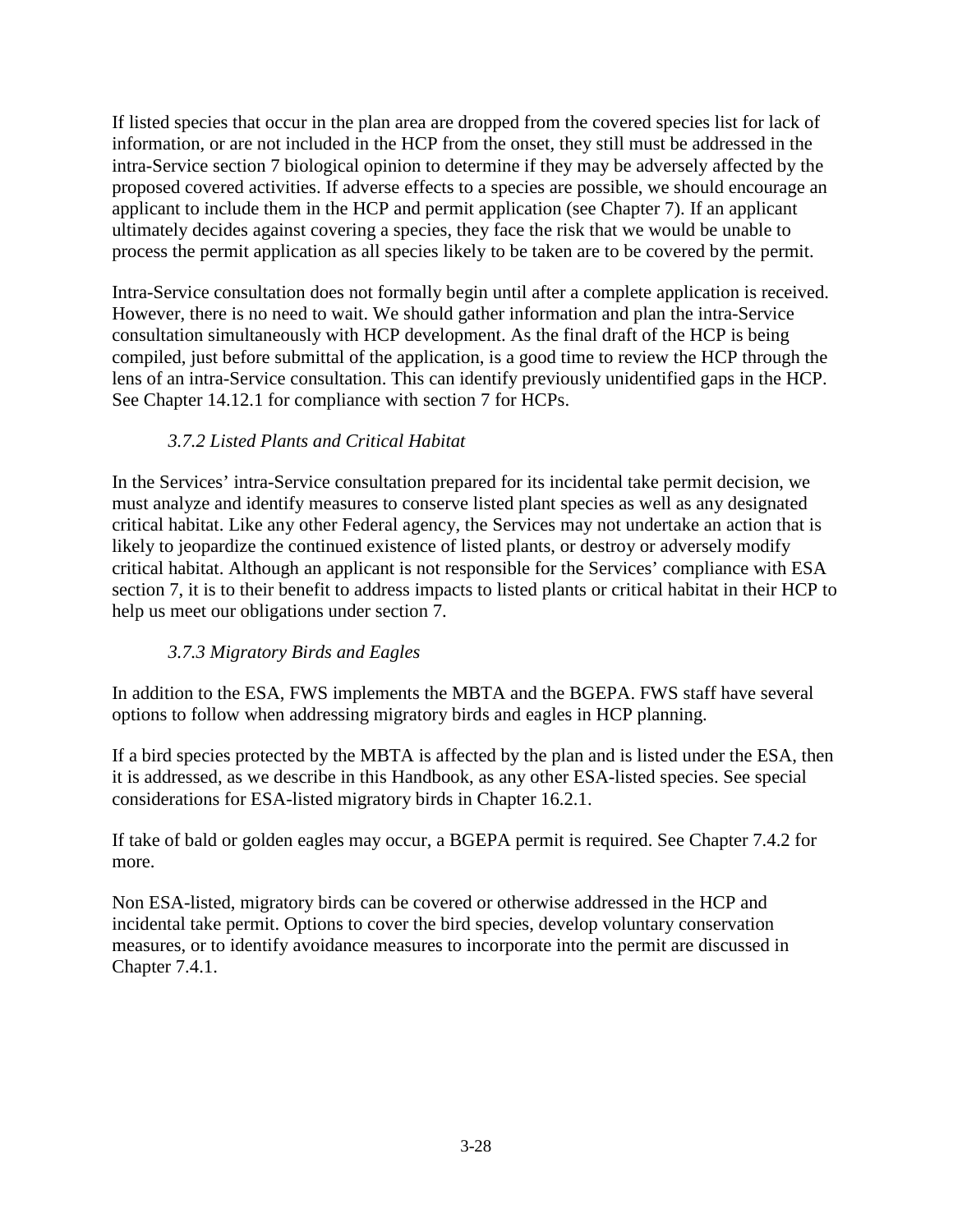#### *3.7.4 National Historic Preservation Act*

Section 106 of the NHPA (see the [HCP Handbook Toolbox\)](https://www.fws.gov/endangered/what-we-do/hcp-handbook-toolbox.html#Ch3) requires Federal agencies to take into account the effects of their undertakings on historic properties and afford State and tribal historic preservation offices, and the public, a reasonable opportunity to comment on such undertakings. The implementing regulations for section 106 of the NHPA, at 36 CFR 800, define how the Services can meet these requirements through a consultation process. The goal of consultation is to identify historic properties potentially affected by the Federal undertaking, assess its effects and seek ways to avoid, minimize, or mitigate any adverse effects on historic properties. Appendix A provides an overview of section 106 compliance for FWS.

The Services' permit issuing officer has the obligation to fulfill section 106 consultation requirements. Issuance of an incidental take permit and implementation of the HCP's conservation requirements for covered species is a "Federal undertaking." We may use our public involvement procedures under NEPA or other program requirements to satisfy the public involvement requirements for NHPA. Cultural resources are a NEPA factor, and the NHPA regulations encourage coordination and incorporation of NHPA consultation with the NEPA process. Also, early coordination is advantageous as voluntary adoption of compliance requirements by the applicant may streamline NEPA (i.e., reducing uncertainty and managing for it through surveys and proper preservation may decrease the level of analysis from an EIS to a mitigated EA).

The Services may establish, in consultation with the Advisory Council on Historic Preservation, alternative consultation procedures. Although these have not been established Service-wide, Regions and field offices may develop local consultation procedures with their corresponding State and tribal historic preservation offices. As noted above, the NHPA regulations allow us to coordinate with other programs. Some States' cultural resource requirements have similar NHPA goals and can be coordinated to meet both State and Federal needs. These State consultations should be incorporated into our review to minimize duplicative effort by the Services and HCP applicants.

## *3.7.5 National Environmental Policy Act*

NEPA (see the [HCP Handbook Toolbox\)](https://www.fws.gov/endangered/what-we-do/hcp-handbook-toolbox.html#Ch3) requires an analysis of impacts to the same species as does the ESA, but the scope of NEPA goes beyond that of the ESA by considering the impacts of our Federal action on other aspects of the human environment such as water quality, cultural resources, other biological resources, and socioeconomic values. Because issuing an incidental take permit is a "Federal action" under NEPA, we must conduct the appropriate environmental analyses and document it in accordance with NEPA, the Council of Environmental Quality (CEQ) NEPA regulations, and Department of the Interior NEPA regulations (see the [HCP](https://www.fws.gov/endangered/what-we-do/hcp-handbook-toolbox.html#Ch3)  [Handbook Toolbox\)](https://www.fws.gov/endangered/what-we-do/hcp-handbook-toolbox.html#Ch3) before finalizing a permit decision. Early during HCP negotiation is the time to identify the analysis to be conducted for our NEPA review.

This Handbook relies on the Services' NEPA policy and guidance (see the [HCP Handbook](https://www.fws.gov/endangered/what-we-do/hcp-handbook-toolbox.html#Ch3)  [Toolbox\)](https://www.fws.gov/endangered/what-we-do/hcp-handbook-toolbox.html#Ch3) for NEPA implementation. However, conducting the HCP program requires us to adopt the point of view of a regulatory action agency, not a commenting agency.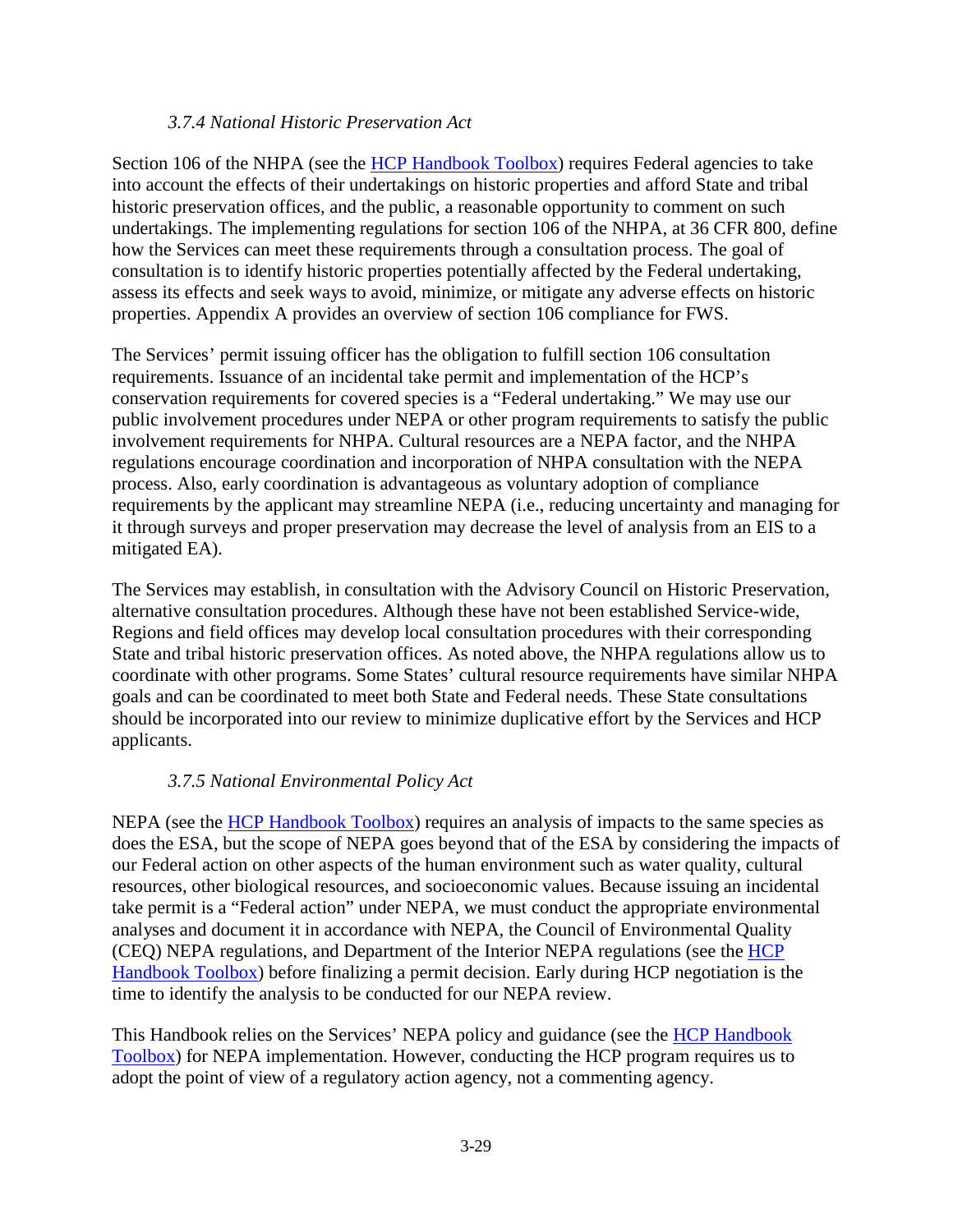The applicant will evaluate their project, and alternatives, from the perspective of its effects on listed species and other natural resources of concern to the Services, and provide this information in their HCP. The applicant's project provides the essential core of the proposed Federal action: issuance of an incidental take permit in response to that HCP and permit application. In our NEPA documentation, the Services evaluate issuing the permit from the perspective of its potential effects on the human environment.

When we find significant effects, we prepare an EIS. When we are uncertain of the effects of our actions or where the effects of the actions will be less than significant, we prepare an EA that results in either a Finding of No Significant Impact (FONSI), or we continue to prepare an EIS. While we encourage Services staff to consider an EA to help identify the significance of the effects of our actions (to focus the scale of analyses in an EIS, or possibly conclude with a FONSI), we also have the option of bypassing an EA and beginning with the preparation of an EIS if we know it will be necessary at the outset. If our action has effects that are individually or cumulatively not significant, it may be categorically excluded from further analysis. Note that we establish new options in this Handbook to consider conservation measures in making our categorical exclusion decision (Chapters 13.4.1, and 15.5.1.2).

Levels of NEPA review will affect HCP review timelines. A categorical exclusion can be issued by an FWS field office in a couple of months (if delegated), including the 30-day comment period, while an EIS-scale HCP requires more than one public notice, and usually more than a year to complete.

Misunderstanding the scope of the Federal action in an incidental take permit-related NEPA document often leads to an overstatement of impacts, potentially foregoing the use of our Categorical Exclusion, and encumbering applicants (and the Services) with unwarranted, costly, and time-consuming EISs. In this Handbook (see Chapter 13), we seek to clarify our NEPA analyses by:

- empowering the Services to focus the scale and extent of NEPA review,
- selecting an appropriate level of NEPA documentation,
- revising the required public notice periods for each NEPA review level,
- advising the Services on their oversight of the NEPA review when it is conducted by outside consultants (section 3.8 and Chapter 13), and
- advising Services staff on managing the HCP Planning Assistance grants program to ensure it stays focused and on track (section 3.8).

# **3.8 Contracted Assistance**

Large scale HCPs often involve contractors hired by the applicant, or possibly by the Services.

## *3.8.1 Facilitators*

For large-scale or regional HCPs, we strongly encourage the use of a neutral professional facilitator who is skilled at moderating committee meetings, building consensus, handling complicated projects, and working with uncooperative parties. Such professionals can help to move the HCP process forward. A facilitator can help recognize and resolve problems or use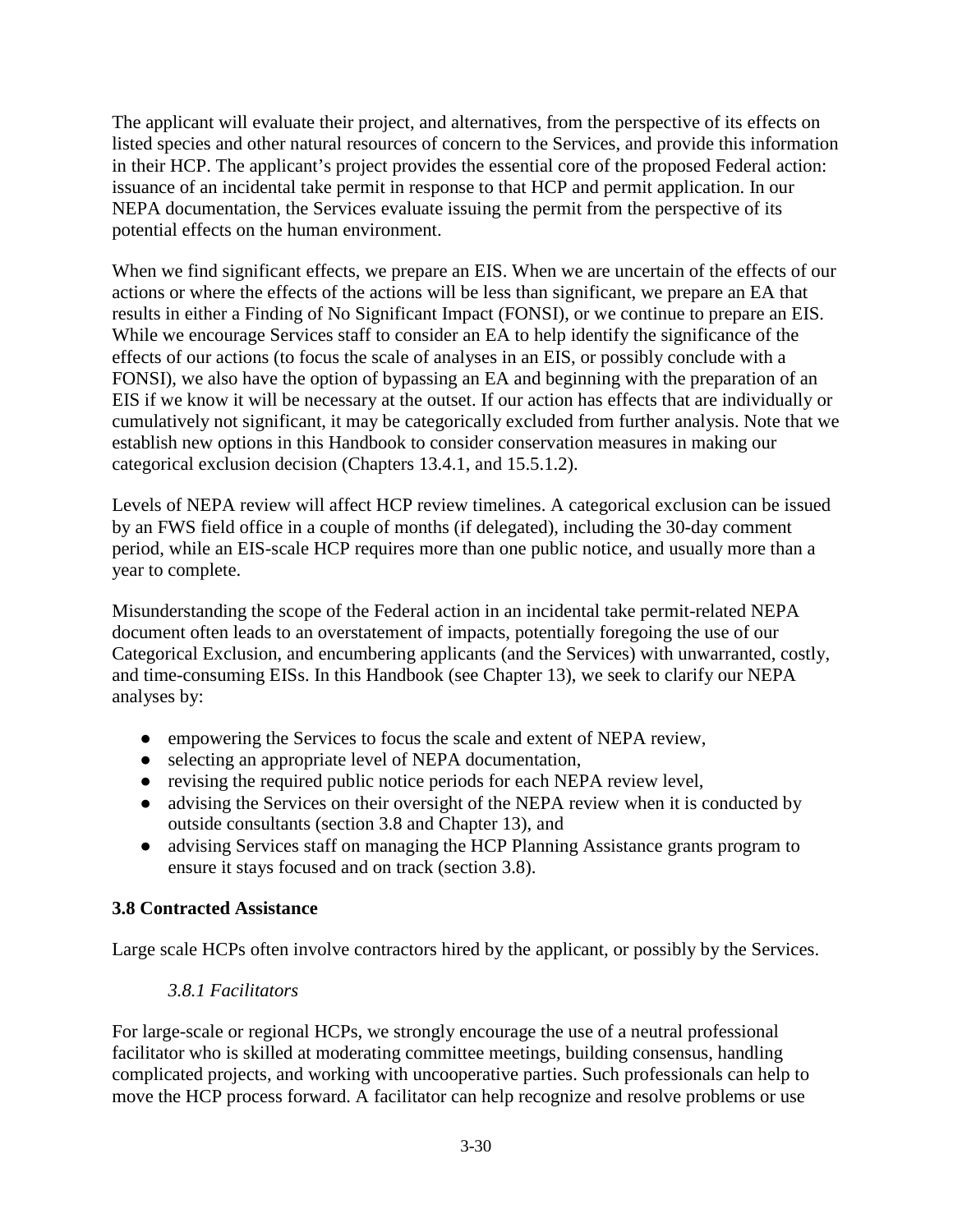negotiation techniques to aid a group in overcoming obstacles and meeting expectations. When working with a steering committee or other group, a facilitator can help the group to define the problem, develop alternatives, and establish ground rules to resolve differences between divergent interests. The facilitator's role is to assist the group in reaching its specified goal. They should not be involved in formulating the particulars of the HCP or in the decisions reached by the group.

## *3.8.2 HCP and NEPA Consultants*

Consultants or contractors can be of great assistance to an HCP applicant in a number of ways. Consultants can assist with the development of the HCP, provide input into minimization and mitigation options, help formulate alternatives, and develop monitoring plans. Although an applicant can develop an HCP with minimal impacts without the aid of a consultant, we often recommend using a consultant for large complex HCPs that require expertise beyond that of the typical applicant. However, the applicant has control over HCP preparation; a consultant does not drive the applicant's decisions.

NEPA documents are sometimes prepared by the same consultant that prepares the HCP. This can lead to confusion and conflicts of interest, possibly delaying the process, and even occasionally, leading to litigation. The NEPA document associated with issuance of an incidental take permit is the Services' document. Where preparation of the NEPA document is paid for by an applicant, the Services must approve the selection of the contractor. The NEPA documentation must be neutral and objective and not influenced by the applicant's desire for a permit. If an applicant or his/her consultant is drafting the NEPA documents, they must understand that the sections of an HCP are not fully transferable into the NEPA document.

For an EIS, we generally require that consultants who prepared the HCP not be involved in the EIS development. While not required for an EA, we strongly prefer a similar degree of separation between the consultant team preparing the HCP from that preparing the EA document. Although we prefer and recommend that these teams be from different firms, if we agree, the applicant may use the same firm, but different staff on the two documents. In either case, it is important to note that compliance with NEPA is our responsibility and as such, the contractor that prepares the NEPA documents is:

- 1. selected by the Services, and
- 2. works with and for the Services (and is responsive to the Services, only), regardless of who is paying for this task (40 CFR 1506.5(c)).

We recommend that the NEPA consultant be required to sign a no conflict of interest disclosure statement (see the [HCP Handbook Toolbox\)](https://www.fws.gov/endangered/what-we-do/hcp-handbook-toolbox.html#Ch3) prior to starting work. This is required for an EIS, but not for an EA. When a consultant prepares an EIS or EA, they should prepare a disclosure statement for inclusion in the draft and final EIS or EA to ensure the avoidance of any conflict of interest (40 CFR 1506.5(c), 43 CFR 46.105, and 516 DM 8) (see the [HCP Handbook Toolbox\)](https://www.fws.gov/endangered/what-we-do/hcp-handbook-toolbox.html#Ch3). This helps to formalize the team separation and to establish ground rules for the preparation of the NEPA document that will ensure close coordination with the Services and an analysis that is independent from the HCP. The incentive for an applicant to fund NEPA document preparation is to expedite the development and review.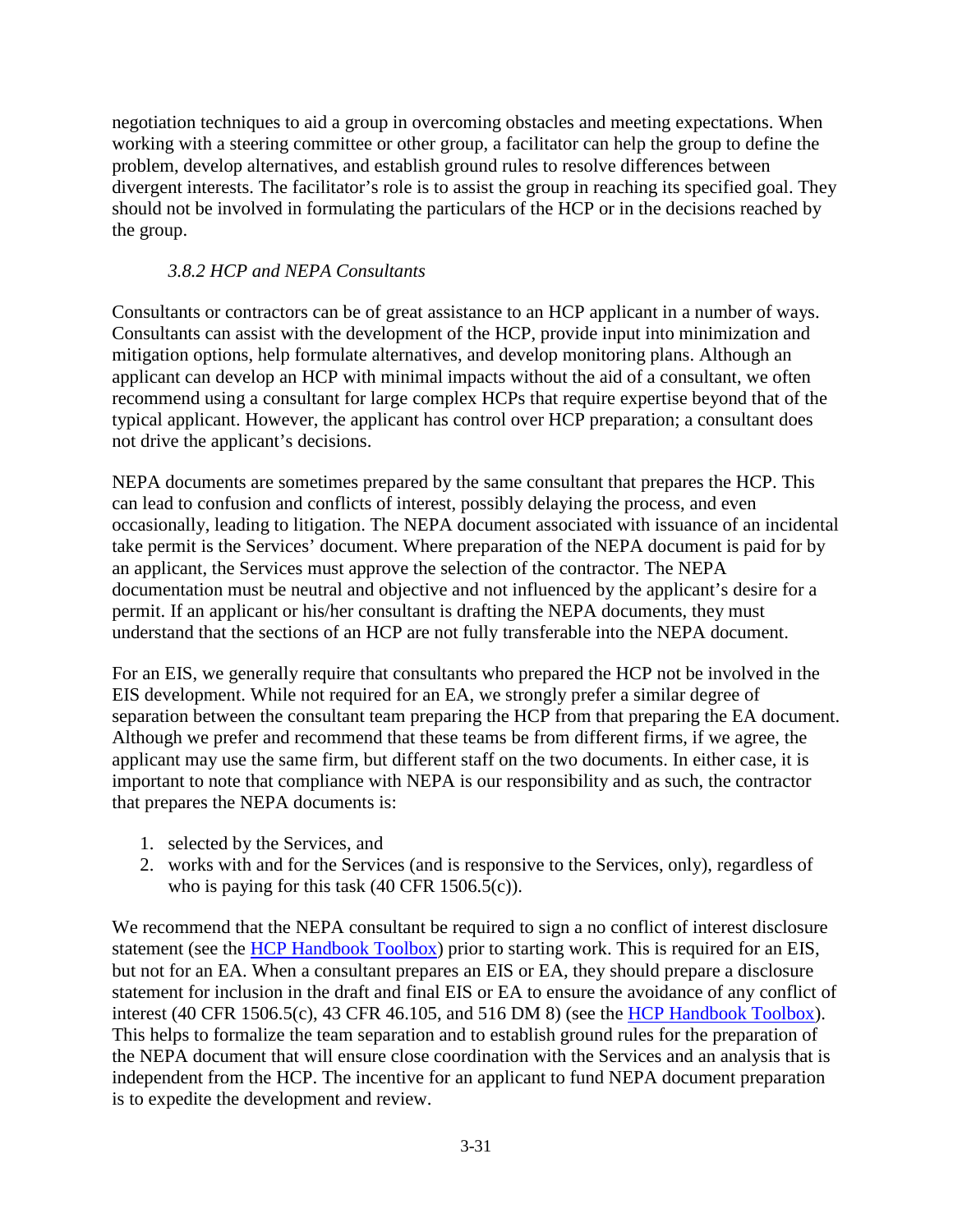Although not preferred, we recognize that the scale of a project or the available planning resources do not always allow for separate teams in EA preparation. If this happens we must emphasize our concerns and work closely with the consultant.

In the past, we have agreed to combine some HCPs with the EA in an attempt to streamline analyses. This works in a few rare circumstances, but the majority of attempted EA-HCP combinations have been counterproductive. Combining the HCP with the NEPA documentation places the Services in the position of negotiating the content of the EA, which is our document, and blurs the distinct requirements of the two documents. Combined documents also complicate future revisions to the HCP that would otherwise not involve an EA amendment.

# *3.8.3 Advice to Applicants on Selecting an HCP Consultant*

Because many applicants lack the necessary expertise to develop a conservation plan, we encourage them to use consultants who have experience in HCP preparation. A highly knowledgeable and professional consultant can greatly facilitate the development of an HCP, whereas a consultant who lacks adequate experience and knowledge can cause costly delays and misunderstandings. While we cannot require the applicant to hire (or refrain from hiring) any specific individual or firm to write the HCP (we do have control over NEPA documents), we offer the following considerations to applicants for them to keep in mind when they are selecting a consultant:

- What experience does the consultant have in preparing HCPs that the Services have approved?
- Do the consultant and the proposed project manager have experience in preparing HCPs with applicants similar to you (e.g., local governments, local water agencies, local transportation agencies, State agencies, industry groups, residential developers, renewable energy companies, etc.)?
- Does the consultant have experience preparing HCPs with a level of complexity similar to that expected for your HCP?
- Has the consultant been involved in the preparation of HCPs from the beginning to end, or just some portion of the process? Have the consultant provide information or references to help you confirm this.
- Does the consultant have local knowledge of the geographic area and species to be covered by the HCP?
- $\bullet$  Does the consultant have the technical expertise needed for the issues in your HCP (e.g., in a variety of disciplines: biologists, GIS specialists, NEPA specialists, land use planners, economists, conservation biologists, climate change specialists, data modelers, project managers, project facilitators, etc.)?
- Has the consultant's team (or sub-contractors) worked together on other projects?
- How will the consultant ensure the availability of key staff for the duration of the project?
- How will the consultant control costs and manage their budgets?
- Does the consultant have experience in implementing approved HCPs? (This allows them to bring "lessons learned" in HCP implementation to the development of your HCP.)
- Ask the consultant for a list of previous HCPs and NEPA analysis documents completed, with a point of contact for each. Examine these documents if possible. Contact previous project proponents and ask if: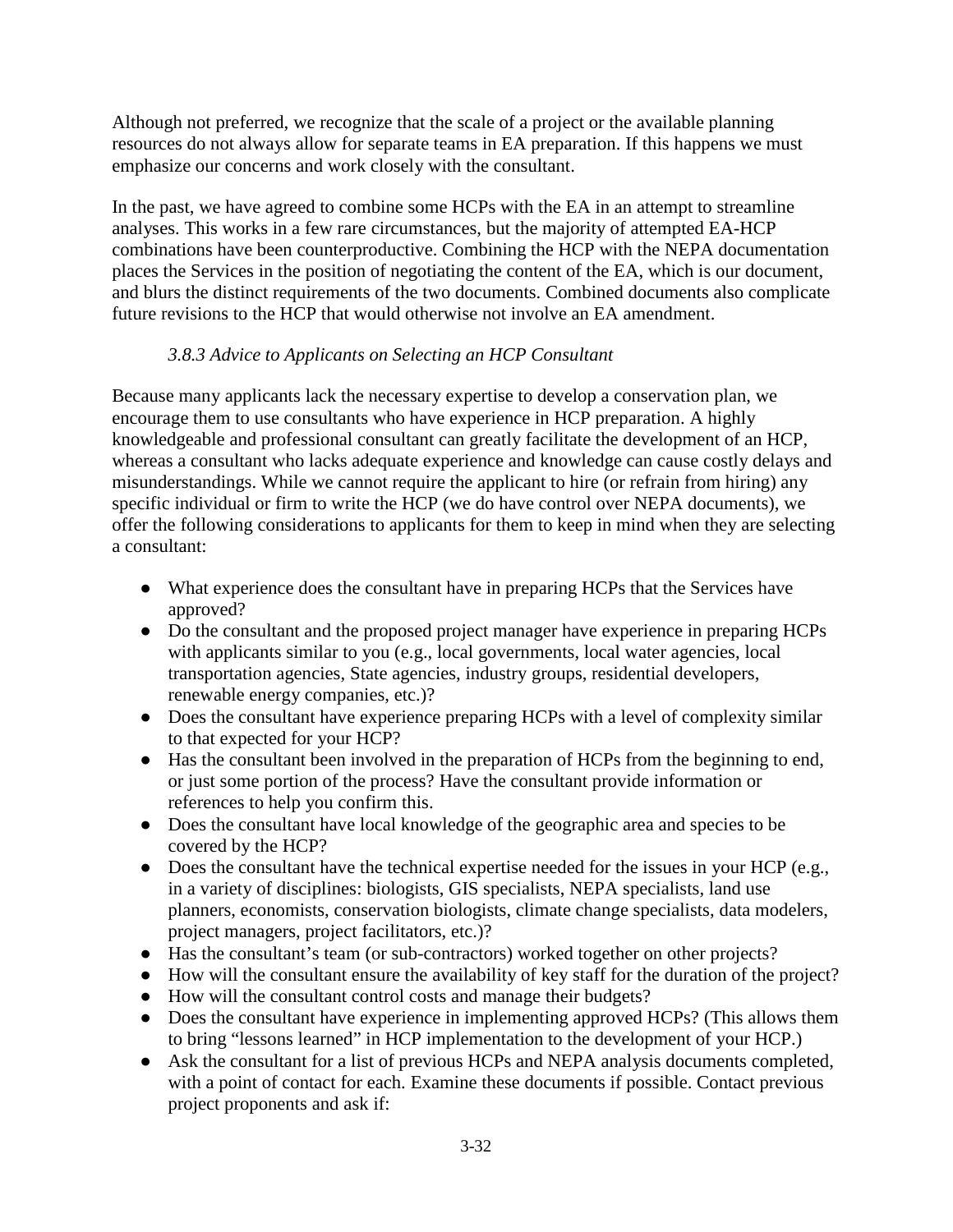- o the consultant was easy to work with,
- o they were satisfied with the work, and
- o the HCP/NEPA analysis was on time and on budget.

Even when a consultant or legal representative is involved, it is important for applicants to also maintain close coordination with the Services to ensure an accurate exchange of information and a true understanding of expectations as the HCP is in development. All parties involved should remember that it is the applicant with whom the Services are negotiating and who will be responsible for decision-making and implementation of the approved HCP, not the consultants or other representatives.

Developing an HCP requires extensive coordination between the applicant, the Services, and other involved parties (e.g., consultants, State or local agencies, tribes, or other stakeholders). The process can be complex; therefore, the key to success is close coordination with the Services early in the process, maintaining frequent contact throughout, and maintaining momentum once the commitment is made to proceed.

#### **3.9 Planning Resources Available**

As noted in Chapter 2.5.1.1, training at the FWS National Conservation Training Center (NCTC) or locally provided workshops are available for applicants and consultants. FWS is developing Web-based conservation planning tools (Chapter 8.2) that will be available for use by the Services and the public in formulating an HCP mitigation plan. The web-based Information for Planning and Conservation (IPaC) is currently available for certain species and situations focused on section 7 consultations.

HCP planning assistance is available through the FWS's Section 6 Cooperative Endangered Species Conservation Fund (see the [HCP Handbook Toolbox\)](https://www.fws.gov/endangered/what-we-do/hcp-handbook-toolbox.html#Ch3) in the form of competitive grants we award each year. FWS awards section 6 grants to States only, so if a potential applicant wants to submit a proposal, they will need to coordinate with the appropriate State agency that holds a cooperative agreement with FWS. FWS field offices should work closely with the States and project proponents to develop competitive proposals that fit grant criteria and establish feasible schedules.

Some programmatic plans in development receive section 6 awards over consecutive years. FWS staff must oversee these to ensure work is progressing toward HCP development in a timely fashion and consistent with the grant agreement. Each fiscal year's grant objectives need to be clearly defined, and if a given task carries over from year to year, the grantee, in their proposal, must try to differentiate aspects of the task that might change from one year to the next. Creating milestones for completion of tasks is a helpful way to show and track progress. Staff must ensure that grant dollars are budgeted towards activities that result in actual progress (collect biological information, hold stakeholder meetings with defined purposes, develop outreach, draft a section of the HCP, etc.) so that we avoid funding vague, undefined purposes or an indefinite series of studies or modeling.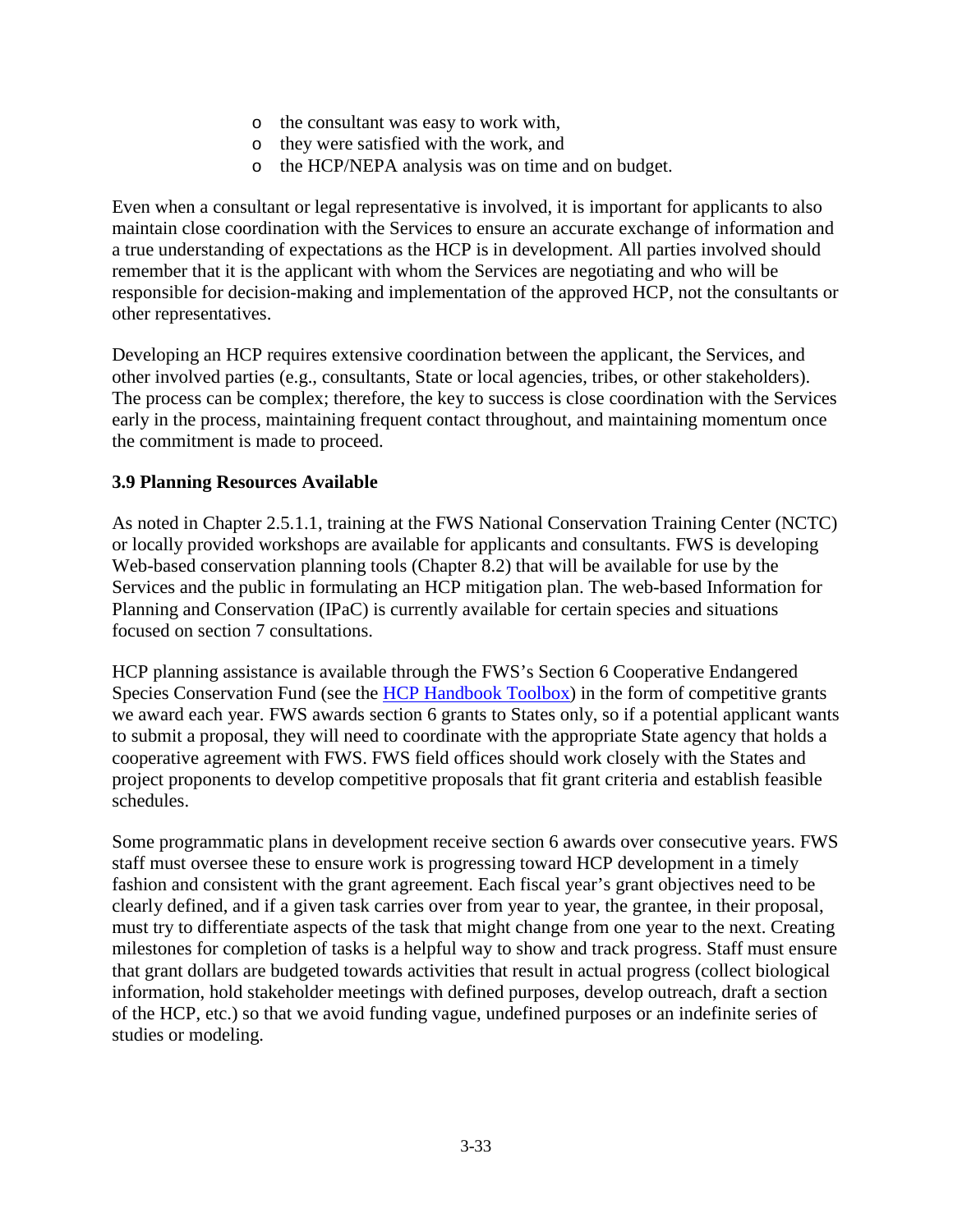## **3.10 Making and Documenting Decisions**

There are a seemingly endless series of decisions made throughout HCP development and implementation. These can be one time decisions (e.g., which species to cover), or recurrent decisions (e.g., which management action to take) that are made throughout implementation of the plan. Some decisions are more important than others. Some decisions can be made on the fly and others may require more deliberate thought to consider the options. Decisions controlling management actions or responses to changed circumstances should be based in conceptual models that have been constructed for monitoring and adaptive management. If every decision in an HCP went through an in-depth process to determine the answer, the HCP would never be completed. However, some decisions are important enough that a structured process is warranted.

Unstructured decisions might be appropriate when:

- $\bullet$  the answer is obvious.
- there are few consequences to the decision, or
- there is little difference between options.

Structured processes to make decisions might be appropriate when there is:

- a high chance of litigation,
- a high level of uncertainty,
- significant risk to conservation of species,
- potentially significant costs to applicant,
- long term consequences from the decision, or
- transparency is particularly important.

If we determine that a structured process is appropriate, identifying the barriers to making the decision is essential in focusing the structured process. Staff must be as specific as possible about the barriers to the decision:

- Is there some aspect of the science in question, and if so, what exactly?
- Are there value differences between the decision makers? What are those differences?
- Is there a specific source of uncertainty that is impeding the decision from being made?

We must also be realistic about the barrier so staff can understand it and figure out how to work through it.

Staff should make decisions as necessary and in a timely manner. They should use the best information available and, document the logic. If, on the other hand, a decision does not have to be made and it is postponed, we should ask:

- Why was that decision postponed?
- What value does postponing the decision have?